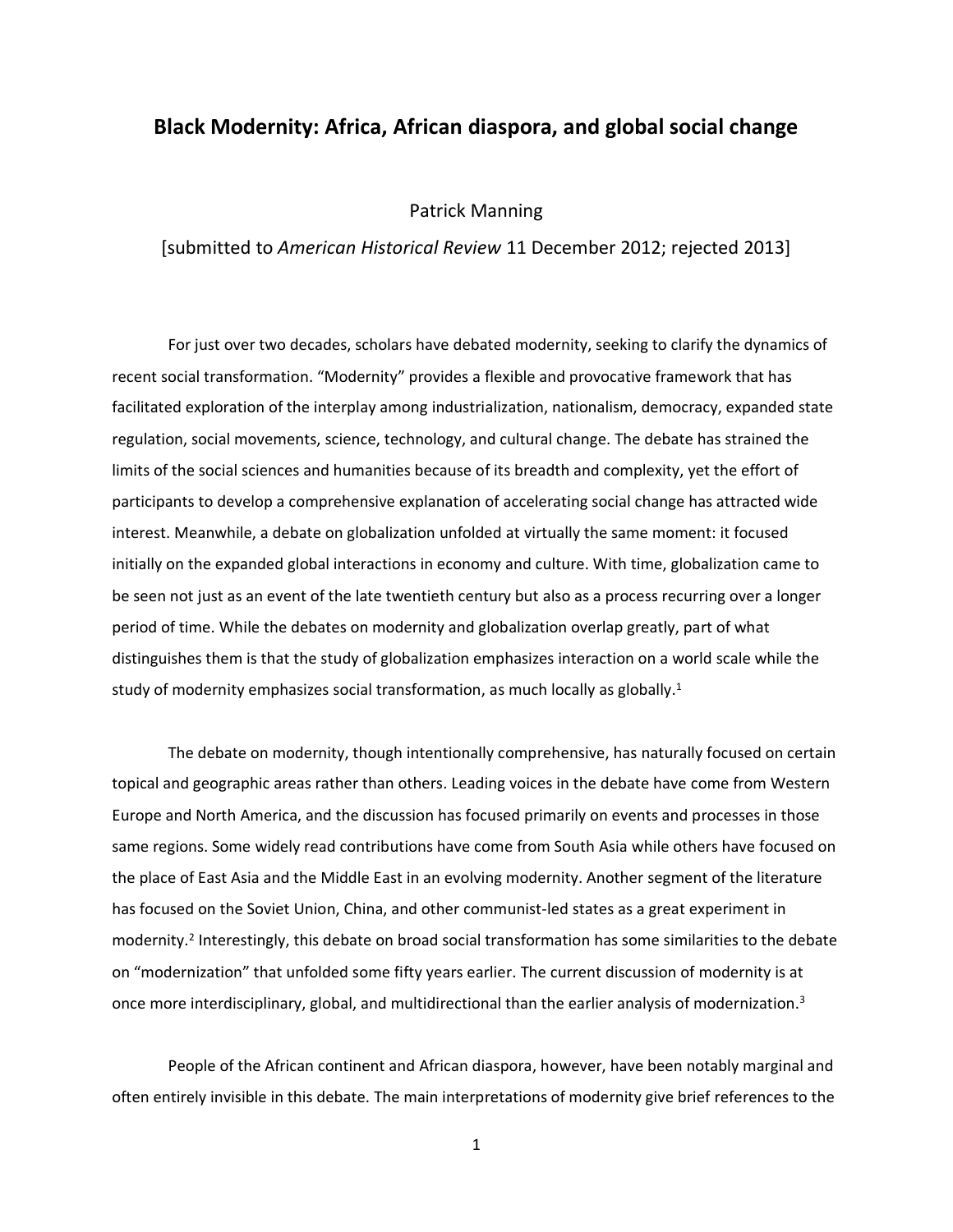experience of black people—in enslavement, emancipation, decolonization, and civil rights campaigns but decline to situate these references in central discussions of the construction of modernity. Black people are virtually absent from the tales of constructing the modern economy, national identity, governance, or culture. As I will argue, this choice reflects more than a matter of selective or unbalanced coverage: it reveals fundamental biases in the overall understanding of modernity. While the contemporary debate on modernity has advanced substantially over the now-discredited precepts of modernization theory, I argue that it has yet to incorporate the advances in history, theory, and empirical scientific knowledge that would enable scholars to surmount the current myopia and develop a more satisfactory account of modernity.

Decolonization after World War II brought independence to nearly half of the world's population, including some fifty African nations and a dozen Caribbean nations. Demographic analysis, once brought up to date, revealed that black people comprise one sixth of the human population, spread widely through the world—a population very near to that of South Asia or East Asia and exceeding that of Europe.<sup>4</sup> Racial discrimination met formal rejection at numerous levels, formal education of black people expanded dramatically, and black people entered many social arenas from which they had previously been excluded. Popular culture continued its twentieth-century revolution and expansion, with black people in roles of leadership not only as artists but as creators and producers. And in a basic revelation of the unity and equality within the human species, geneticists verified in the late 1980s that *Homo sapiens* had emerged in Africa roughly 200,000 years ago, thus demonstrating that humans had, in that brief period of genetic history, spread to all corners of the world and developed the remarkably parallel societies of today.<sup>5</sup> If black people are the equal of others in individual intelligence and in the skills to construct societies, why should such a large proportion of humanity be so marginal to the main story of modernity?

This essay reconsiders the debate on global modernity from the standpoint of Africans and people of African descent. It contests the marginalization of blacks in studies of modernity by documenting black agency in construction of the modern world. In analytical terms, the essay contests the view of modernity as a *moment of innovation*, in which well-placed individuals or groups launch waves of historical change. Instead, it affirms a view of modernity as a *process of response* in interaction with existing conditions. Thus, the essay incorporates both analysis and historical narrative, although my approach gives more attention to modernity as a historical phenomenon than as an analytical category.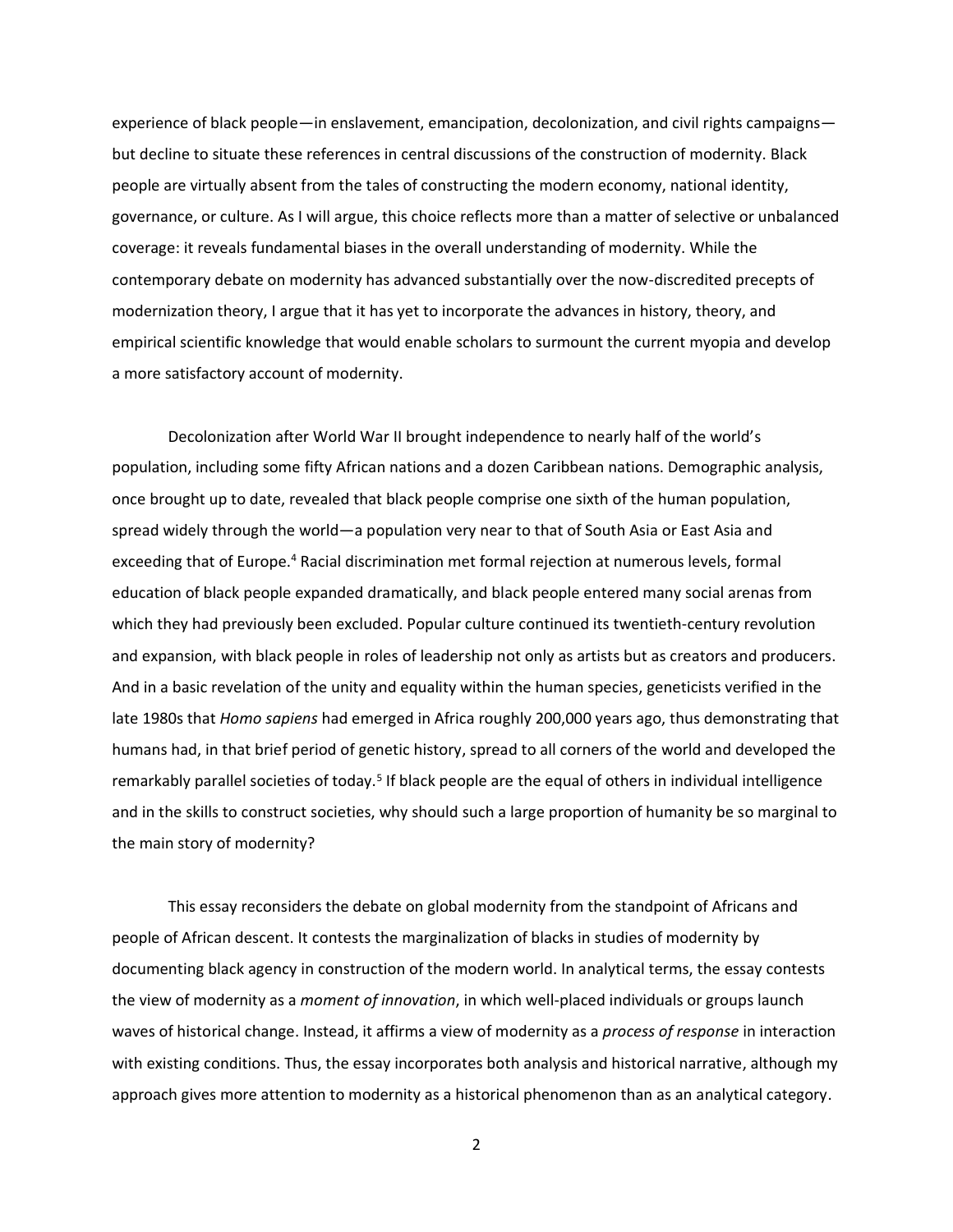In analytical terms, I argue that the positivistic search to narrow the problem down and locate the most fundamental innovations in human development has distorted the understanding of society and history more broadly. In historical terms, I argue that black people of Africa and the diaspora, in elite roles but especially as common people, have shown an agency that has brought modernity to their own lives and transformation to society generally. The role of black people in modernity, if obscured in previous times, became unmistakably clear because of two shifts in social-science research during the past fifty years: the abandonment of previously dominant racially-based theories and the expanded historical study of the black experience on several continents. As a result, both racial inferiority and insufficient documentation can now be dismissed as reasons for the absence of black people in interpretations of global social change.

Calls from black scholars and black communities for updating the scholarly understanding of modernity have met with responses that must be labeled, in sum, as meager. Apparently, black people remain marginal in debates over modernity not only because of lingering racial discrimination but especially because of elite bias in the study of social change. 6 Later sections of this essay highlight countervailing theoretical and practical work that has argued for the agency of common people in major social transformations and has traced social interactions across spaces. Overall, an expanded view of modernity, accounting for history from below and for interregional social interactions, confirms the place of black people in modernity's social transformations and opens the path toward revising the tale of modernity for every region of the world.

"MODERNITY," THE EXPANDED TRANSFORMATION OF SOCIETY, is commonly understood to be governed by forces for change emanating from centers of power. David Harvey added an influential impetus to the emerging discussion of modernity with his 1989 *The Condition of Postmodernity*. In it he gave particular emphasis to a shift in aesthetics, beginning in the 1970s, from a "modern" emphasis on grand narrative, metaphysics, and design to a "postmodern" emphasis on anti-narrative, irony, and chance.<sup>7</sup> In the same analysis he linked these aesthetic shifts to changing patterns of capitalism, notably the expansion of economic inequality from c. 1970. He saw both of these shifts as associated with an accelerating time-space compression. For instance, he described the previous rise of modernism as associated with an explosion, from 1910 to 1915, of scientific and cultural work challenging the "categorical fixity" of the Enlightenment with "divergent systems of representation." As Harvey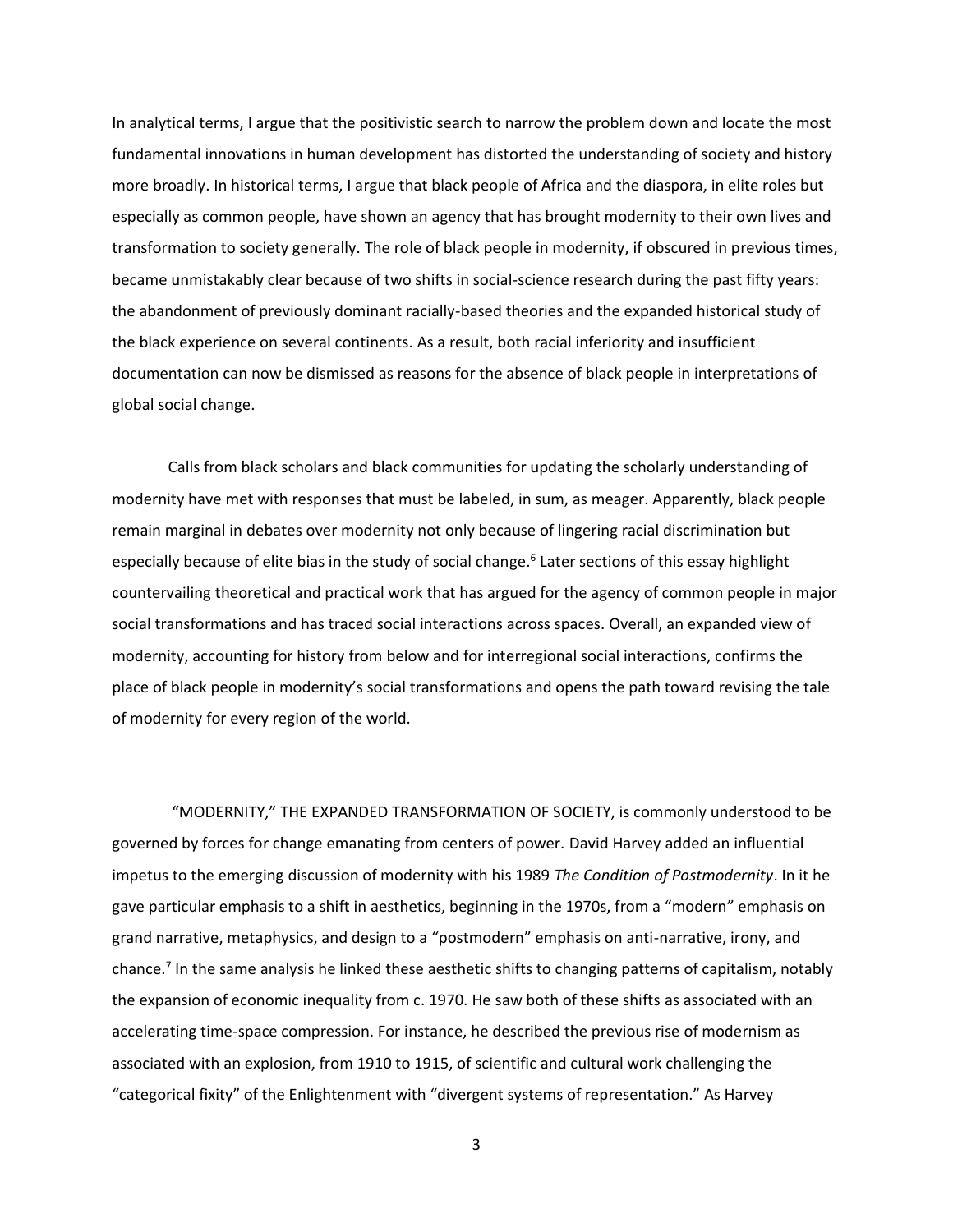summarized it, "It is not hard to conclude that the whole world of representation and of knowledge underwent a fundamental transformation during this short space of time."<sup>8</sup> In summarizing, he offered a sketch of the "condition of postmodernity" in the era after the 1970s—a summary of his effort to explore "the general relations between modernization, modernity, and the aesthetic movements that draw their energies from such conditions."<sup>9</sup> Harvey thus argued that the debate over modernity arose out of an immediate and specific conjuncture—the shifts in aesthetics and knowledge that drew energies from changing structures of capitalism.

Anthony Giddens—the British sociologist whose career shows how many applications there can be of the thought of Marx, Durkheim, and Weber—took a longer-term approach in his two books on modernity. In the first, published in 1990, Giddens articulated his "discontinuist" position, arguing that the real discontinuity between traditional and modern ways of life emerged in seventeenth-century Europe, while the late-twentieth-century era of social and epistemological disorientation arose from continuing consequences of this modernity rather than from a fundamentally new way of being.<sup>10</sup> Giddens argued further that modernity brings a consistent reflexivity—reflections and comparisons of the contrasts of tradition and modernity, and especially a consistent review and critique of every type of convention.<sup>11</sup> In a modest contrast, the version of sociologist Stuart Hall—intended as a comprehensive introduction to modernity—was attentive to people of color, but assumed that modernity began in Europe and slowly expanded, nation by nation.<sup>12</sup>

In another large-scale historical interpretations of modernity, combining narrative and analysis, Immanuel Wallerstein investigated "the modern world-system" from 1500 to the 1890s. The four volumes of this work, which appeared over nearly 40 years, actually encompass the debates over modernization and modernity. The sparseness of Wallerstein's references to Africans and blacks of the diaspora certainly did not arise from a lack of knowledge about Africa – his early specialization in African politics set up personal relations that persisted through his career.<sup>13</sup> Yet Wallerstein drew especially on Fernand Braudel – taking more from the economic side of Braudel's thinking than from his multiplicity of systemic factors.<sup>14</sup> For other works, the pattern remains the same, and the main tale of the modern world unfolds with scant reference to the large and in many ways prominent African portion of humanity. Thus Michel Beaud's history of capitalism, in multiple editions, leaves out Africans and people of African descent except for cursory references to slave labor.15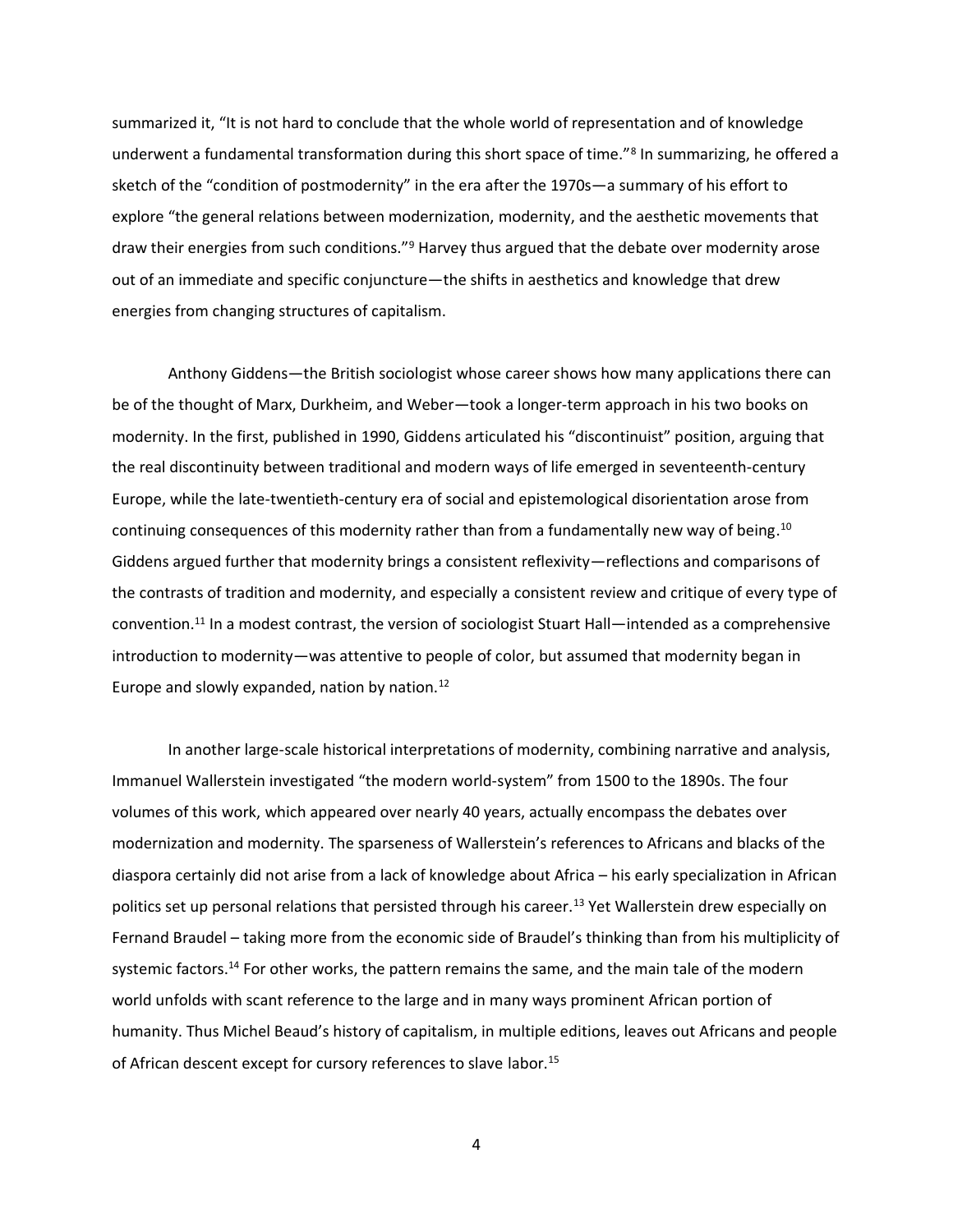Perhaps most prominent among historians recently addressing modernity is C. A. Bayly. His synthetic volume discusses a world of growing uniformity (but also complexity) in state, economy, and ideology. It argues that changes after 1780 "were so rapid, and interacted with each other so profoundly," that this period can be seen as "the birth of the modern world."Bayly waits until late in this story to offer his only substantial discussion of the African diaspora: entitled "Slavery's Indian Summer," it rapidly recaps the history of slavery worldwide, and wonders about the persistence of slavery at the end of the nineteenth century. (The cover illustration of Bayly's volume is a 1797 portrait of Jean-Baptiste Belley, a Haitian political leader, but the text offers concise examples rather than sustained argument on the place of blacks in the birth of the modern world.)<sup>16</sup>

In an attempt to extend the discussion of modernity beyond Europeans at home or abroad, some historians have come to treat modernity as *plural*. Thus Dominic Sachsenmaier, S. N. Eisenstadt and Jens Riedel, in their 2002 volume, chose to emphasize "multiple modernities" as a way of addressing the modernities of China, Japan, India, and other regions in addition to Europe or The West.<sup>17</sup> Huri Islamoglu and Peter Perdue led in publishing a collection of studies proposing a "shared modernity" that focused on commerce and the state across Eurasia.<sup>18</sup> The 2011 roundtable on modernity published by the *American Historical Review* includes a complex matrix of views reflecting the geographical and analytical perspectives of nine authors, again emphasizing plural modernities.<sup>19</sup> In a more encompassing response to this comparative framework, Carol Gluck proposed the notion of "blended modernities" to include the "modern experiences produced by such improvisational experiences."<sup>20</sup> Nevertheless, in this roundtable, black people came up for discussion only in Africanist Lynn Thomas's essay; this also is the essay giving most attention to common people.<sup>21</sup>

Specialists in the history of Africa and its diaspora sought, without much success, to challenge the neglect of black people within the framework of modernity. In earlier years, many skilled writers on the black world declined to celebrate modernization, focusing critically on such negative aspects of global transformation as enslavement, racial discrimination, and cultural deprivation.<sup>22</sup> Philosophers V. Y. Mudimbe and Kwame Anthony Appiah advanced additional such arguments in the 1980s.<sup>23</sup> Paul Gilroy, in his 1993 *The Black Atlantic*, offered the approach to modernity that has perhaps been the most influential not only among black people but more broadly, though perhaps because it too takes an elite perspective. His point is that, in post-emancipation society, black artists and intellectuals drew on their cosmopolitan experience to produce innovative works in literature and music. The "Black Atlantic,"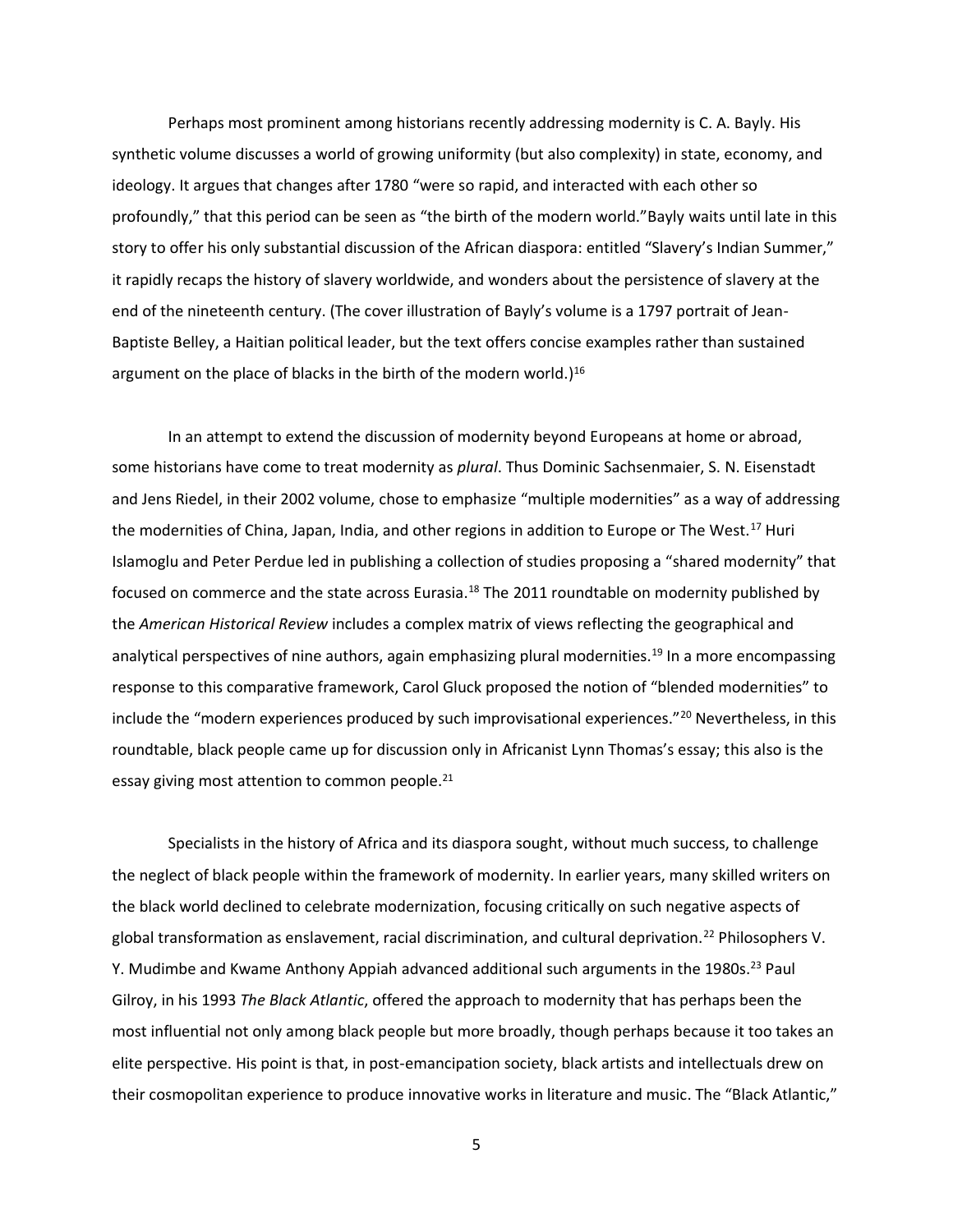for him, was the cosmopolitan network of black artists whose vision of modernity inflected the dominant English-language culture.<sup>24</sup>

Historians Tiffany Ruby Patterson and Robin D.G. Kelley advanced, in a 1998 article, a detailed claim for the universality and modernity of the African-American experience, identifying key issues in social, economic, and cultural history that demonstrated the global significance of transformations in African-American communities. In a somewhat parallel essay with a standpoint in the African homeland, Maghan Keita reviewed analytical narratives on Africa's place in the world and argued, point after point, that world-historical and even Africanist scholars had neglected the role of Africa in the past.<sup>25</sup> These two pleas for recognition of the universality and modernity of Africans and African-Americans might have carried more weight if they had been linked to each other in the debate as they were in history. But even when Colin Palmer wrote to encompass the whole world of black people and attempted to set them in the context of global modernity, the echoes from elsewhere in the literature remained faint indeed.<sup>26</sup>

The debate on modernity has thus expanded over two decades to include additional issues: the analysis of unity and self-awareness, the place of the state in modernity, the analysis of multiple modernities (including colonial modernity), and interpretations of modernity based in all parts of the world.<sup>27</sup> Despite this broadening of the analysis, both sociological and historical analyses of modernity systematically consign the people of Africa and the African diaspora to the footnotes. More generally, the currently dominant understandings of modernity restrict their clarity by limiting the analysis to narrow social strata and limited regions. I seek to document these two restrictions and show how they provoke myopia in the understanding of modernity.

DECOLONIZATION BROUGHT THE DECLINE of racial and civilizational theory and the flowering of study in black history. Theories that postulated racial hierarchy at the individual level—and civilizational hierarchy at the social level—declined in influence gradually and unevenly in the aftermath of World War II. Notions of "race" suffered first, followed more erratically by declines in scholarly belief in the analytical integrity of "empire" and "civilization," although with new formulations commonly replacing the old. The social changes of the era of decolonization and civil rights accelerated the critique of theories that had previously sustained white racial supremacy and Euro-American imperial hegemony.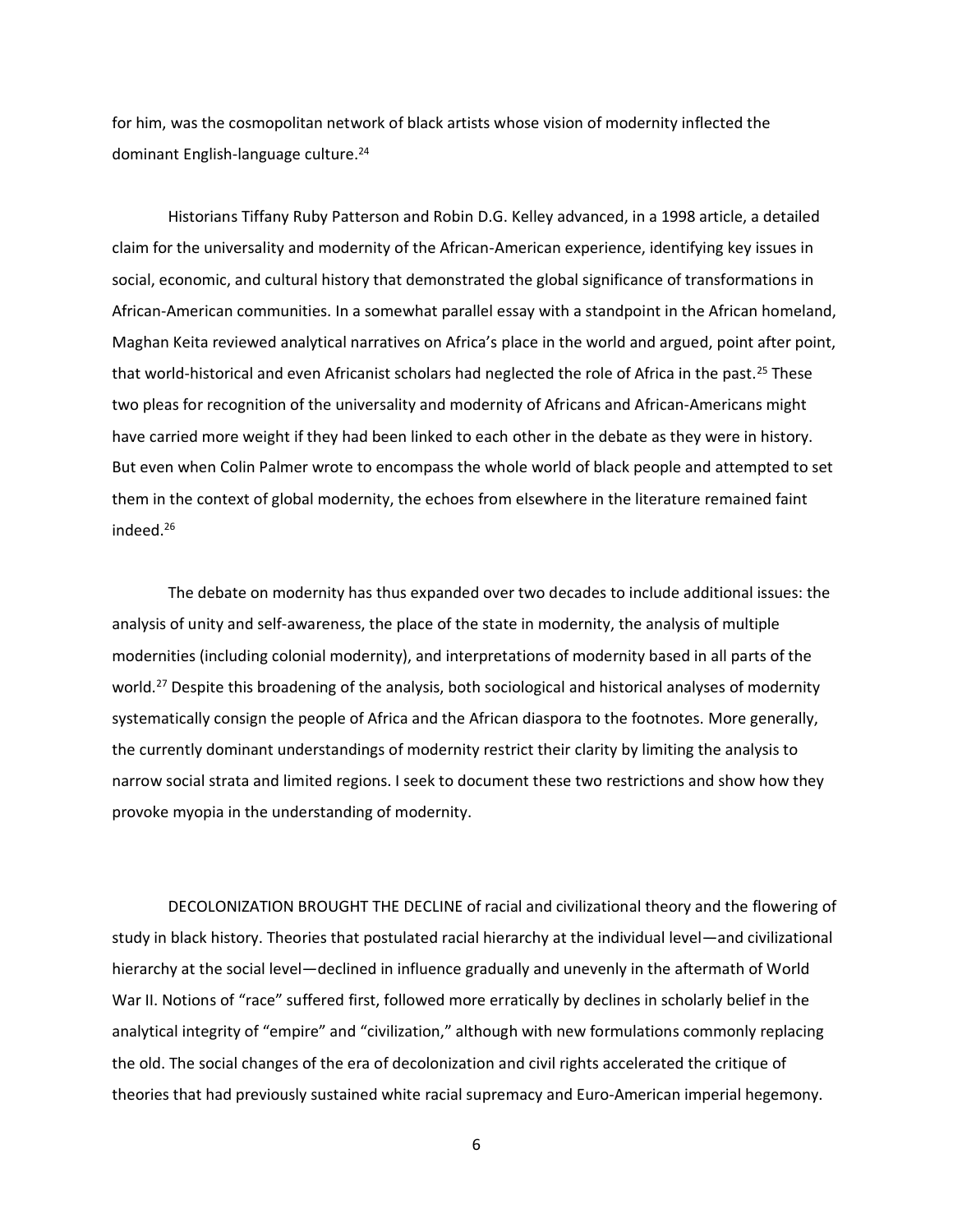This transition is perhaps best seen through the last gasp of several hierarchical theories. These theories of human behavior, posed both at the individual level and at the level of social groups, had offered explanations for difference among people's behavior that might correlate with race, class, or culture. In addition, some theories argued that differences in the land or climate of Africa (or the tropical lowlands of the Americas) made it inherently difficult for black societies to advance.<sup>28</sup> At the civilizational or societal level, modernization theory, developed in general by Talcott Parsons and applied in politics and economics especially in the 1960s, argued that most societies were mired in traditional structures and needed to be led forward by elites socialized in the ways of the Europeans. The theory thus privileged hierarchy in civilization and in social class, assuming that creativity came from Europe and from the upper classes.<sup>29</sup> In familial terms, Daniel Patrick Moynihan in the 1960s famously argued that African-American families were sociopathic, and that single motherhood condemned a whole social group to inferiority.<sup>30</sup>

Occasionally such theses encountered glancing challenges, as when Africanist anthropologist Jacques Maquet tried to redefine "civilization" in terms of life style rather than in terms of high culture. $31$  At other times, the hierarchical paradigms met with frontal attack, as in psychology where Leon Kamin demonstrated in 1974 that Cyril Burt, in his earlier studies of twins to document the heritability of intelligence, had distorted the evidence by exaggerating the genetic correlation with high intelligence.<sup>32</sup> In physiology and medicine, there were steady demonstrations of an overall, trans-racial physiological equality that greatly counterbalanced the small though persistent physiological specificities of various social groups.<sup>33</sup>

In this same era of decolonization and citizenship, historical studies of black communities expanded in a dramatic, worldwide recovery of a neglected past. This research and publication came especially out of black communities, as expanding opportunities in education allowed the recording of community histories in Africa, the Caribbean, Latin America, North America, and in the expanding black communities of European cities and Asian workplaces. In Africa and Latin America, high schools and universities expanded; in the United States as elsewhere, black enrollment shot upward in schools at all levels. European and American university programs in area studies, which had already begun for Asia and Latin America, expanded to the study of Africa; a somewhat parallel wave of Black Studies programs arose in the late 1960s, although in response more to community demand than to the concerns of policy-makers.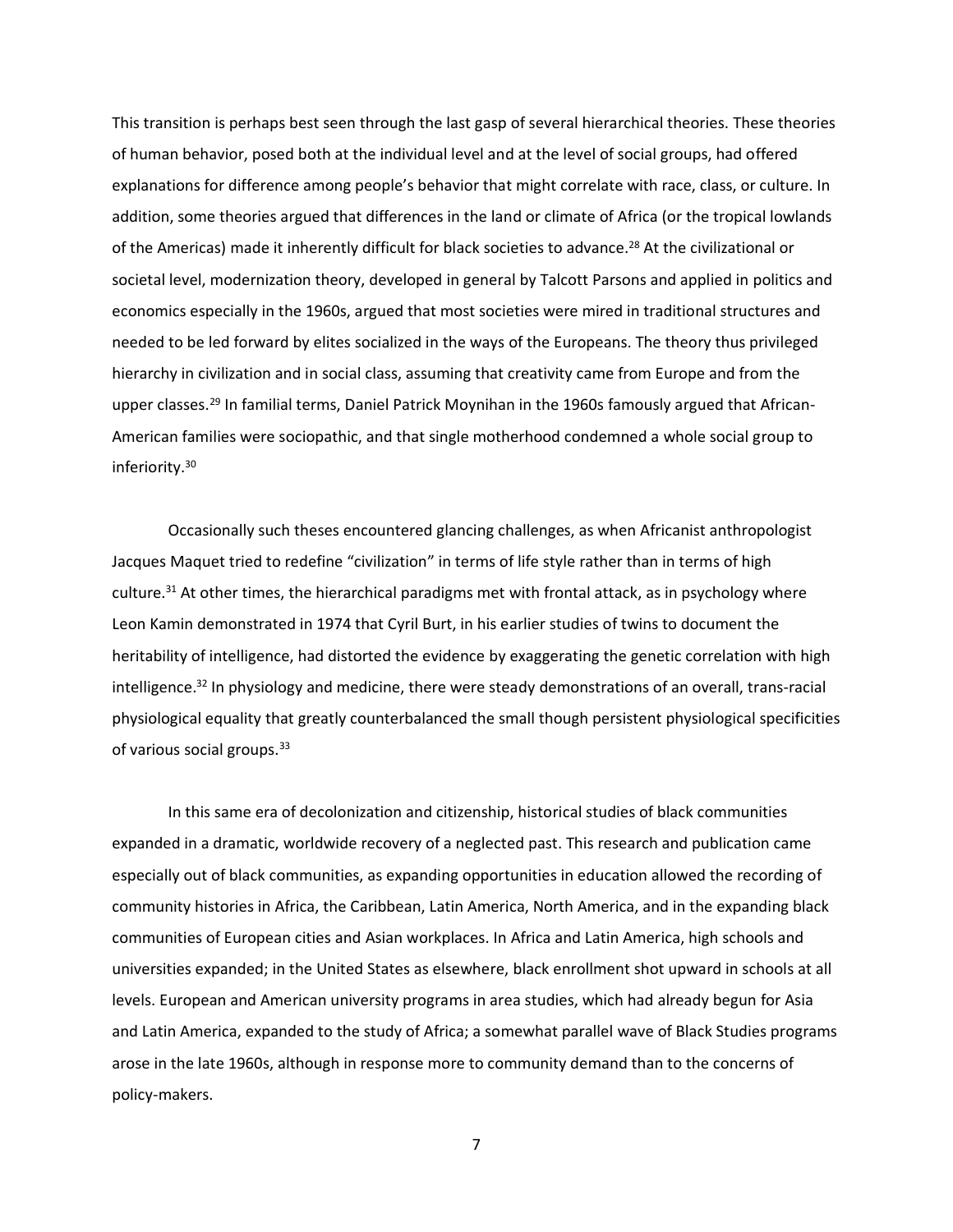The new historical studies amplified the slim thread of key works by black authors published from the sixteenth century forward. Writings composed in Africa and Europe were recovered, disseminated, and supplemented by an expanding sequence of authors from within black communities or in close contact with them during the era of emancipation.<sup>34</sup> By the twentieth century these works had expanded to include visions of the black world, interconnected analyses of social change, and sociological studies of plantation and urban life: the writings of W.E.B. Du Bois, C.L.R. James, and Eric Williams stand out as particularly formative.<sup>35</sup> Postwar publications included the first successful survey texts on African-American history and then on African and Caribbean history.<sup>36</sup> Studies of imperial and plantation dominance of black communities came to be supplemented by interactive studies of African trade and politics and then by chronicles of black nationalism throughout the diaspora. The search for African agency led researchers to document African kingdoms, commerce, and technology.<sup>37</sup>

The studies of plantations hit a peak with the controversy over *Time On the Cross* (1974), at once a leading study in economic history and an apparent justification of slavery.<sup>38</sup> A census of the Atlantic slave trade launched a huge research effort that ultimately linked economic and demographic studies of the four Atlantic continents.<sup>39</sup> As of the 1970s, historical monographs and interpretations were appearing on every section of the black world.<sup>40</sup> Countless community studies appeared, documenting various regions of Africa, the Caribbean, and North America.<sup>41</sup> Frederick Bowser's 1974 study of Africans in early colonial Peru was one of the strongest contributions of that era to social history. A. I. Asiwaju's study of cross-border communities documented some of the many breaches of colonial African borders. Walter Rodney's appropriation of the notion of underdevelopment enabled him to present a transhistorical interpretation of Africa and its interrelations with Europe. Studies of pan-African ideas and action linked regions on both sides of the Atlantic from the eighteenth to the twentieth centuries. 42

The literature in black history expanded in numerous languages, especially English, French, Portuguese, and Spanish.<sup>43</sup> Similarly, the studies of history and culture spanned all main religious groupings – Christianity (Catholic, Protestant, Monophysite, and Pentecostal), Islam (with a focus on Sufi orders), and religions of African heritage in Africa and the diaspora.<sup>44</sup> Small publishing houses and historical journals appeared in many regions. Not all survived, but the published works remain part of the historical record. Larger projects began in the 1980s, including the *Cambridge History of Africa*, the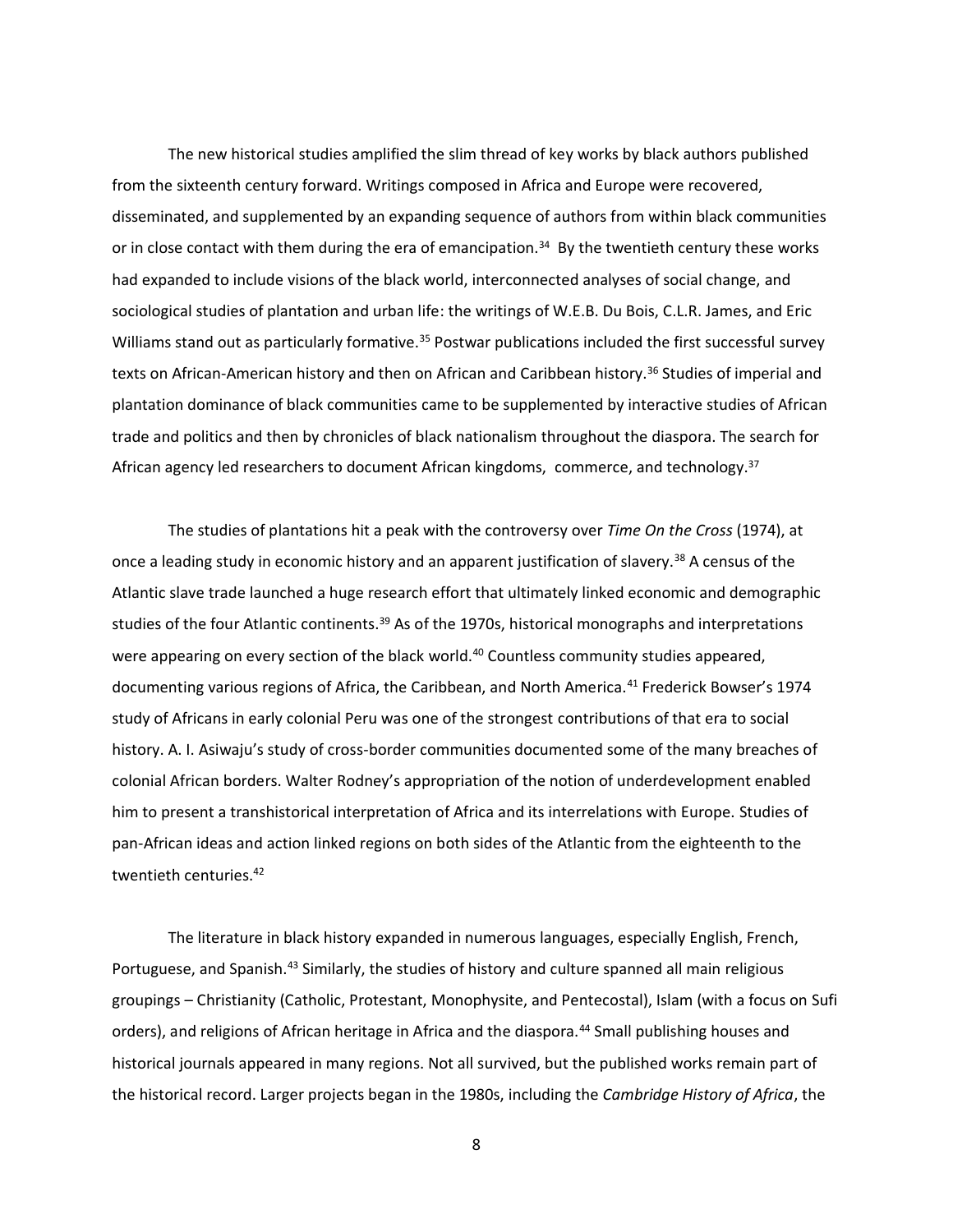UNESCO *General History of Africa*, and publications of the papers of Booker T. Washington and Marcus Garvey; later came a UNESCO history of the Caribbean.<sup>45</sup> From the 1980s, historical studies of black people gained increasing recognition as an established element of the social sciences and humanities, and the volume of publication expanded steadily—especially for the United States and anglophone Africa, but ultimately for every region of the African diaspora. Documentary collections added to the continuing stream of monographic studies.<sup>46</sup> Nationalism and nationhood gained growing recognition, although attempts to tie Africa to the global economy did not work out as well. To the degree that transnational trends gained attention, pride of place was given to the struggle with hegemonic power: that of imperial rulers for the eastern hemisphere, and the contest with colonial and national elites for the western hemisphere.<sup>47</sup> Studies of art and culture poured forth in these years; recognition of the literary skills of black and African writers deepened with the award of five Nobel prizes for literature in the seven years from 1986 to 1993, to Wole Soyinka, Naguib Mahfouz, Nadine Gordimer, Derek Walcott, and Toni Morrison. <sup>48</sup>

From the 1990s forward, the expanded study of black history brought more regional breadth, topical depth, and attention to spatial and topical links. Historical publication and political activism grew in parallel among the African-descended populations of Latin America, the Indian Ocean region, and Europe. South American nations, especially Venezuela and Colombia, gave formal recognition to African ancestry as part of the national heritage, and thereby brought substantial change in education, law, and public recognition.<sup>49</sup> The African heritage in the Indian Ocean began to gain attention equivalent to that of Western Africa and the Atlantic.<sup>50</sup> The substantial black population of North Africa and the Sahara reentered the historical record, helping to clarify relations among that region, sub-Saharan Africa, Europe, and the Middle East.<sup>51</sup> Beyond regional specificity, links among regions of the black world began to gain increasing attention—especially through Michael Gomez's tracing of the links of Africans to the American South and then again for the heritage of Islam in the Americas.<sup>52</sup> Through recognition of such links in Africa and overseas, the notion of an "African diaspora" expanded in the 1990s from an academic formulation to become a broad and powerful popular identity.<sup>53</sup> With time, the similarities and connections in history of African-descended people across this wide region provided the basis for a reinterpretation of the African diaspora in terms of three great regions in historical evolution: Africa, the Americas, and Eurasia.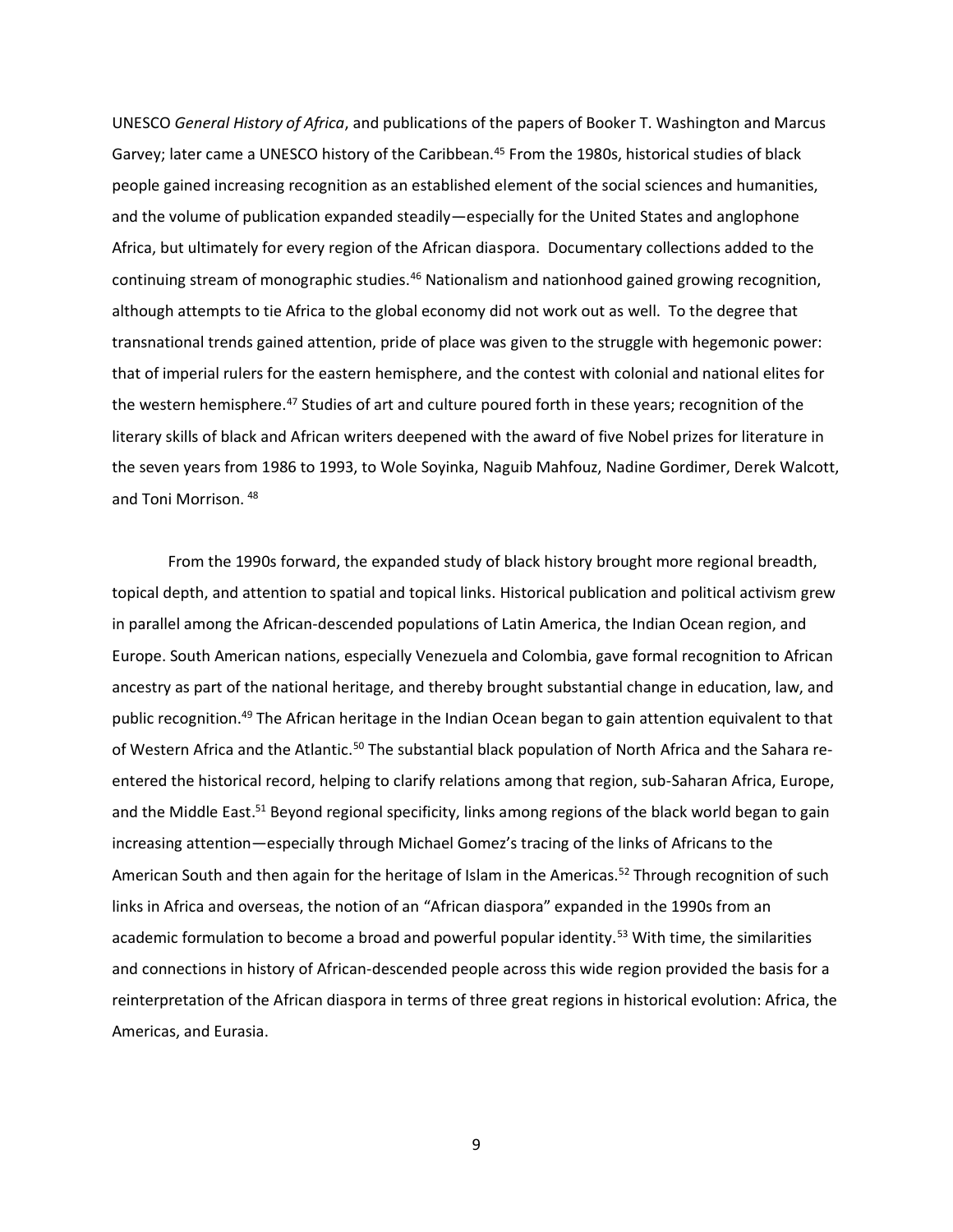As of the early twenty-first century, this expanding literature reflected the continuing accumulation of scholarly explorations in numerous directions—innovative in some cases, reviewing long-debated issues in others. The literature in black history included achievements in the established genres of biography and political narrative.<sup>54</sup> At the same time, it brought pioneering work in application of multidisciplinary methods, including advances in oral history, quantitative history, social anthropology, archaeology, linguistics, and folklore.<sup>55</sup> Altogether, an immense and sophisticated literature on the history of Africa and the African diaspora is now at the disposal of historians.<sup>56</sup>

DID THE INITIATIVES OF THE MODERN ERA spring only from elite agency or also from the choices of commoners? The call for more attention to history from below, while widely echoed, brought little response within social-historical studies of modernity. The absence of black people from the interpretations of modernity, reproduced as much by habit and tradition as by conscious choice, has been little challenged even as racial hierarchy and discrimination have been contested and in some sense vanquished in society at large. The problem is that the theorists and analysts of modernity are falling prey to elite assumptions.

Anthony Giddens—seeking an analysis of modernity that went beyond the political positioning of international relations and the economic hierarchy of world-system analysis—went on to identify four dimensions of global transformation: surveillance, military power, capitalism, and industrialization. These in turn led, he argued, to institutionalization through the nation-state system, the world capitalist economy, the international division of labor, and the world military order. This broader and more flexible framework incorporated a wider range of social phenomena, yet treated the initiative as coming from elites: only later, in Giddens' formulation, does space open up for popular responses in social movements of laborers and for free speech, peace, and ecological protection.<sup>57</sup> David Harvey, restricting his analysis to the late twentieth century, focused on the economic shift to what was later to be called neo-liberalism and to the equivalent aesthetic shifts in architecture and cinema.<sup>58</sup> In contrast to these formulations, it may be argued that the conjuncture of the 1980s and 1990s included shifts well beyond those in high culture and the commanding heights of the economy to which Harvey refers, and that a broader analysis of this conjuncture will help clarify the understanding of modernity. The authors in the AHR roundtable, focusing on such issues as the Nazi order and American liberalism, predominantly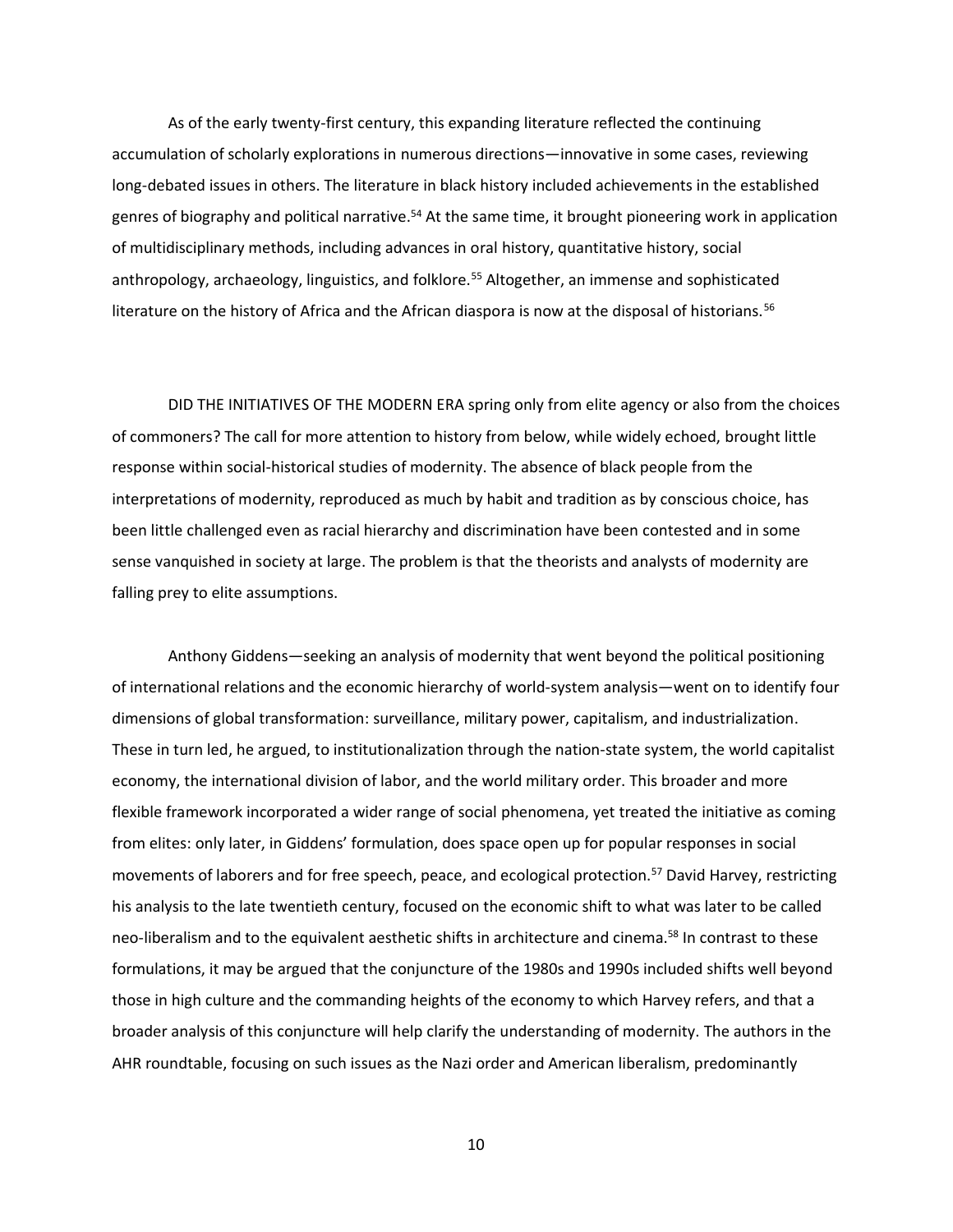addressed modernity as a transformation launched in privileged segments of society which only gradually evoked responses from society generally.

One interesting effort to broaden the issue of modernity is that of Robin Blackburn, whose *The Making of New World Slavery* makes a forceful effort to link the emergence of modernity and the rise of slavery. Blackburn explicitly contests Giddens' picture of modernity simply appearing in Europe by arguing that the expansion of slavery in the Americas, especially from the seventeenth century, brought social transformations in production and labor relations of a brutal sort that nonetheless contributed substantially to the rise of modernity overall. Blackburn's argument thus expands the hearth of modernity from one to three continents, allows for interregional connection in the development of modernity and, especially, emphasizes modernity's dark side in slavery's reliance on oppression and brutality.<sup>59</sup> In the end, however, his effort to broaden the scope of modernity extends only horizontally and not vertically: he allows no significant space for the agency of Africans, slave or free, in responding to the expanding system of slavery or in constructing alternatives. Blackburn's text is not lacking in sympathy for the enslaved, as he notes some of their techniques of survival and accommodation, yet the primary point of the book is that "the contribution of New World slavery to the evolution of industrial discipline and principles of capitalist rationalization has been neglected."<sup>60</sup> In sum, Blackburn demonstrates that initiative in the launching of modernity could be generated in the colonies as well as the metropole, but he shares with others the assumption that initiative was a monopoly of the elite.

The issue of initiative is thus, implicitly, central to the understanding of modernity. The elite version of modernity suggests that some early modern initiative, based on intellectual, political, or economic insight, broke the bounds of tradition and created an accelerating sphere of self-reflexivity and accumulation. In this view, regions and social strata outside of this homeland of modernity were put in the position of responding, with greater or lesser effectiveness, to this initiative. But if the world is seen as changing and interconnected rather than as a body at rest, then every initiative can be seen as a response—a reaction to some set of preceding conditions. The question no longer remains who acted first, but who reacted most effectively, most influentially. One historical basis for such an interpretation is to argue that the entire world—and not just Europe—was seriously shaken by the large-scale and ultimately planetary interactions from the thirteenth through the sixteenth century. The Mongol expansion, the waves of disease, the cultural encounters, the new trade routes, the innovative and often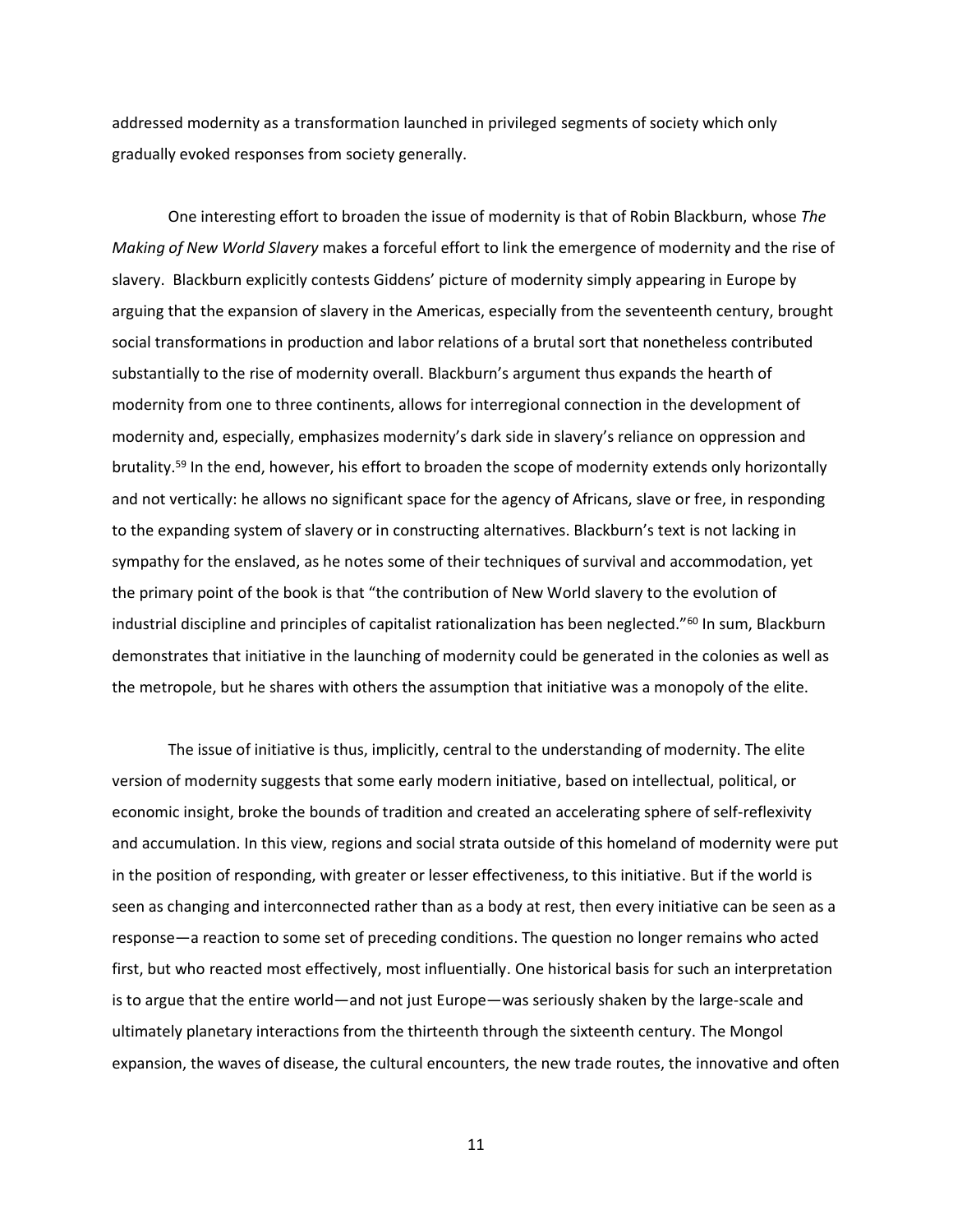exploitive social relations—these and other processes put every regional society and every social stratum in the position of responding.<sup>61</sup>

The critique of hierarchically-centered views of society, meanwhile, has developed along various paths. Social history has become a leading approach in historical studies of communities, though its impact at broader levels has been relatively weak.<sup>62</sup> Various threads of social theory and social practice treat society in terms of the contestation of multiple interests rather than the imposition of hierarchical visions. These theoretical gambits have arisen in tandem with the decline of racial and civilizational theory. The literature on social movements, with its focus on revolutionary upheavals, peasant movements, and twentieth-century mobilizations, provides an arena where such theory is gathered and tested. The work of Antonio Gramsci, as it has become part of the academic canon, has a dual significance: in one sense his notion of hegemony has led to new and subtle analysis of domination from above; in another sense the same notion of hegemony provides a comprehensive framework for studying the interplay of ruling strata and subordinate strata. E.P. Thompson, in his effort to articulate the voices and consciousness of English workers, created a notion of *agency* in the lives of these oftenanonymous workers that has come to be widely applied. Other analytical contributions to the study of history from below come from the work of Paolo Freire in education, Edward Said on orientalism, Frantz Fanon on the critique of national consciousness, and Charles Tilly on social movements.<sup>63</sup> In sum, these bodies of theory and research provide a basis for investigating how elite and bottom-up influences combined to create successive compromises, truces, and unanticipated transformations.

THE HISTORY OF THE AFRICAN DIASPORA REVEALS THE AGENCY OF BLACK PEOPLE IN THE CONSTRUCTION OF MODERNITY—agency which has made itself felt along two axes. Along a vertical axis, blacks in subaltern positions have repeatedly influenced both the hierarchical relationships with elites and cross-community social patterns generally. In addition, along a horizontal axis, developments in one part of the black world affected other regions. Of the many and complex historical processes, here are a few to illustrate the character and connections of that agency.

The European-African maritime contact of the fifteenth and sixteenth centuries brought standoffs as much as great transformations for each continent. Africa had neither the concentrated wealth of Asian centers nor the vulnerability that brought chaos to the Americas, yet Africans of all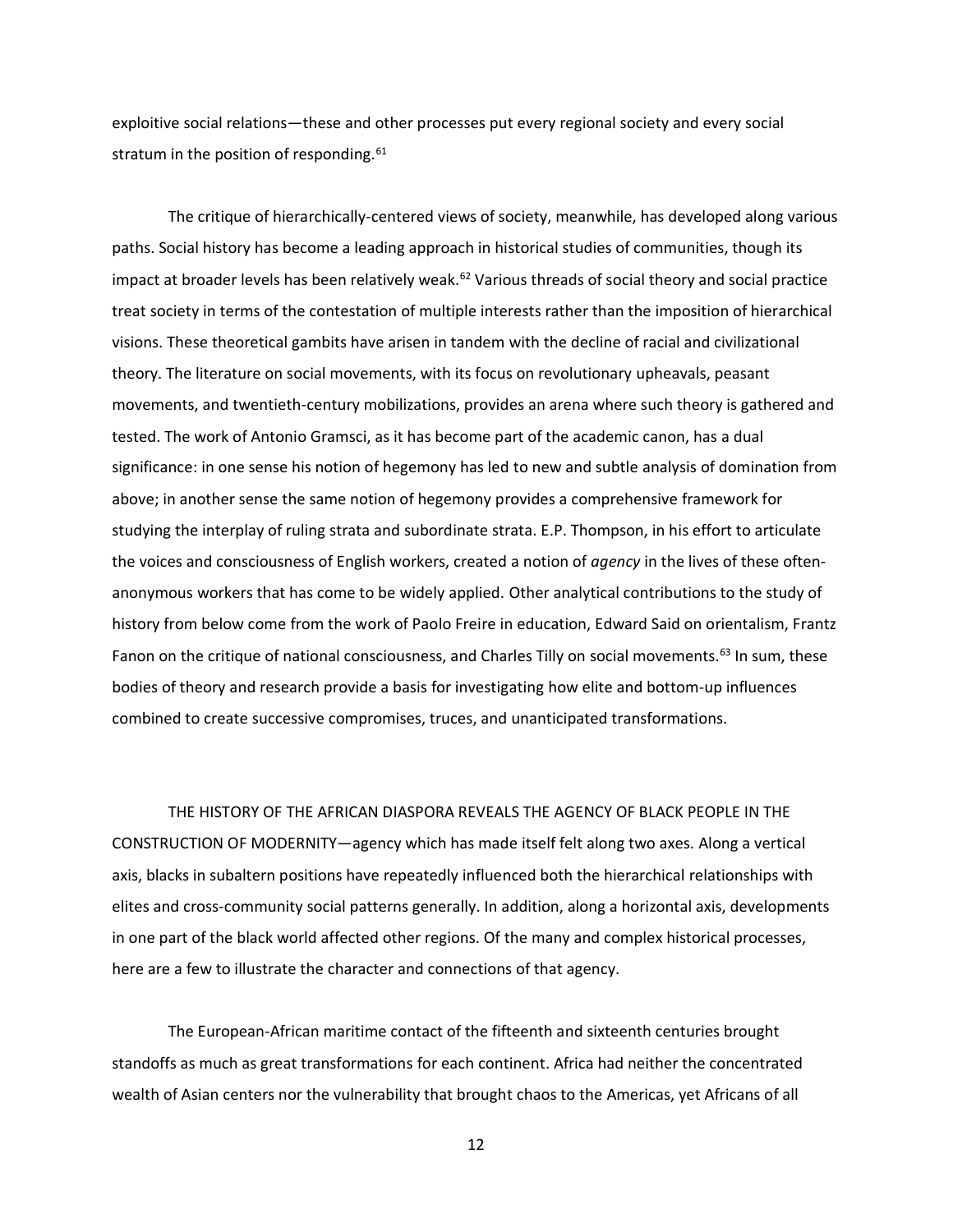social stations found themselves caught up in the initial vortex of Atlantic connection. Artisans diverted a portion of their works from local elite consumers to an expanding Portuguese and European market for fineries from distant lands.<sup>64</sup> Emerging merchant elites included the "nhara" or "signares" of Senegambia and Upper Guinea, female merchants whose business model involved setting up marital and commercial alliances with immigrant Europeans.<sup>65</sup> African captives at home and abroad, while formally labeled as social inferiors, occasionally found openings enabling them to gain positions of security through marriage, artisanal and commercial skill, and through skills in political negotiation and religious practice. The legal framework of the Siete Partidas, adopted in thirteenth-century Castile and later influential throughout Iberian territories, confirmed the legality of slave status yet provided various protections and opportunities for redress for the enslaved.<sup>66</sup> To characterize this early modern era of social mobility, Ira Berlin coined the term "Atlantic creole" to represent those among the early generations of migrants who, in region after region, skillfully and imaginatively played leading roles in developing the colonial order, even while formally enslaved.<sup>67</sup>

From the mid-seventeenth century, a wave of contradictory socioeconomic transformations surged throughout the Atlantic world. Best known of these shifts are the commercial, military, and settlement expansions of the Dutch, English, and French.<sup>68</sup> In addition, as brutal systems of enslavement expanded, Africans now moved across the Atlantic in greater numbers than Europeans, while African societies underwent new sorts of transformations. An outstanding economic initiative took place among free people of West Africa: the burst of artisanal production in villages of the Gold Coast during the seventeenth century, as documented by Ray Kea. This expansion in productive energy, in a region where the busy gold trade provided the basis of intensive commercial contacts, presents an economic initiative parallel to the contemporaneous "industrious revolution" identified by Jan de Vries for the Low Countries. In both cases, families of modest means took the initiative to invest in artisanal production to expand their consumption, notably of luxury goods.<sup>69</sup> In another pattern, the trade diasporas of Africa and elsewhere demonstrate ways in which commercial families and communities maintained their interconnections over great distances. New states arose in several African regions; their rulers apparently attempted to limit slave trade, but ended up being drawn more deeply into it.<sup>70</sup> In the diaspora, families struggled with occasional success to gain freedom; individual blacks rose to elite positions, and escapees formed maroon communities. The most remarkable such community was Palmares, which grew at several days' distance from the sugar colony of Pernambuco, alternating for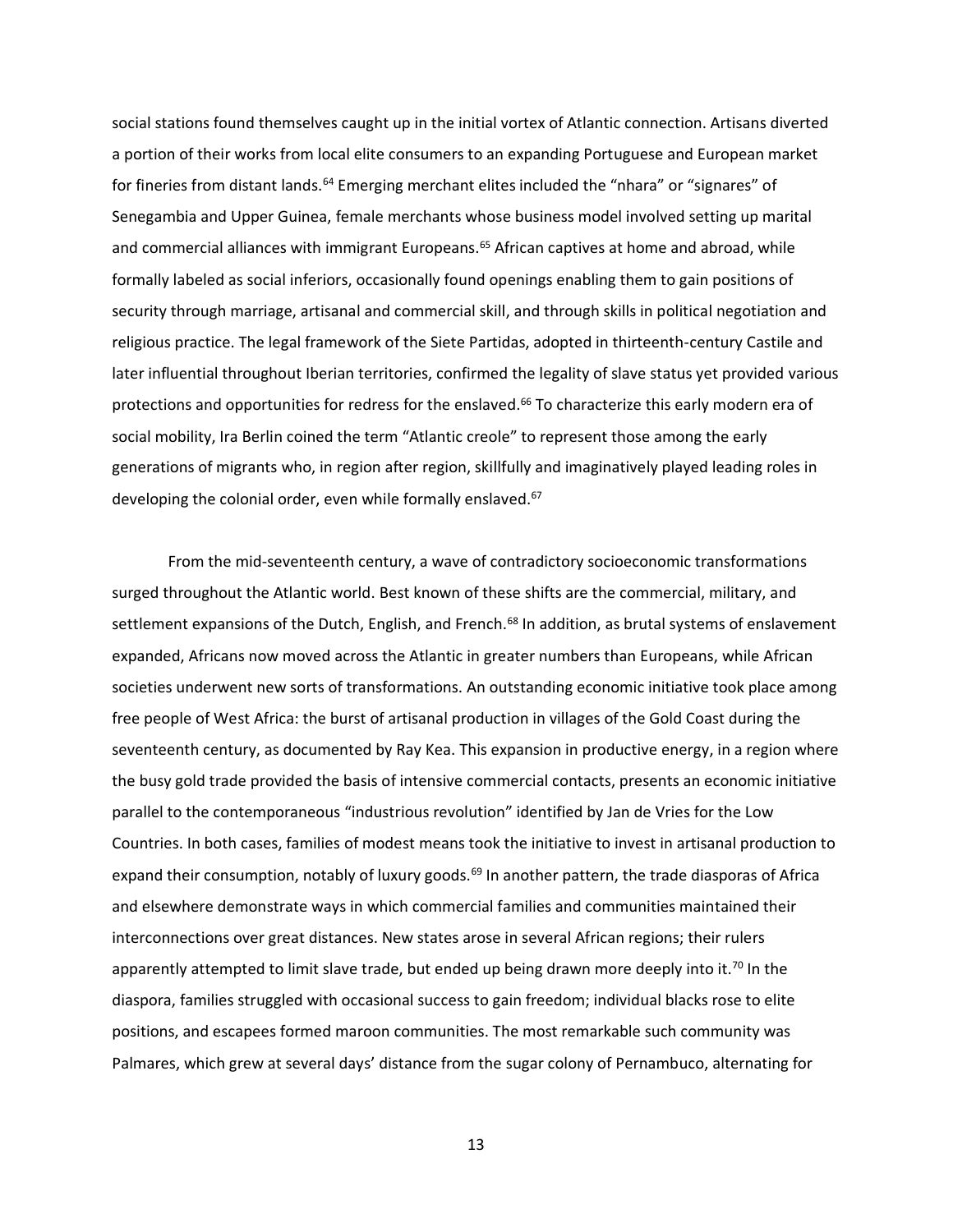most of the seventeenth century between peaceful trade and holding off Dutch and Portuguese expeditions. 71

As individuals and as groups, blacks in the diaspora were arguably escaping the limits of elite control. Then events of the late seventeenth century put a cap on their ambitions. The French *Code noir* of 1685, commonly presented as a unilateral decision of Louis XIV and his minister Colbert, confirms in its text the preceding social conflicts that brought it into existence: too many enslaved people gaining freedom and recognition through marriage, self-purchase, and escape. With this code came an affirmation that African ancestry was a perpetual condemnation to social inferiority.<sup>72</sup> At virtually the same moment, the Moroccan sovereign Mawlay Isma'il took the unprecedented step of forcing all black males within Morocco into his army, incorporating their families as well. A large and upwardly mobile black population had grown up in Morocco, including long-time inhabitants and recently arrived captives from the Sudan. Mawlay Isma'il, whose mother was born in the Niger Valley, effectively enslaved these free Muslims and imposed a legal rationalization for his acts.<sup>73</sup> He sent an elaborate dossier to legal scholars at al-Azhar University in Cairo, seeking and in effect gaining their approbation for his unprecedented action. The pairing of this action with the enactment of the *Code noir* shows how the racialization of slavery expanded simultaneously in both Christian and Islamic worlds.<sup>74</sup> As a confirmation of this timing, an escalating set of Portuguese attacks destroyed Palmares in 1694.

Such concerted repression of black initiative was by no means universally successful. In this same era, especially from 1690 to 1730, the prices of captives on the African coast rose by a factor of roughly four, perhaps because of a shortage of people to enslave but perhaps also because the prospective captives found ways to make their enslavement more costly.<sup>75</sup> Black women and men, in Africa and abroad, their lives disrupted by captivity and migration, nevertheless developed adaptive social practices including fictive kinship constructed out of informal associations and female-headed households, able to nurture the next generation. All the same, women in slavery cared for children born from their wombs who were in an important sense not theirs; the very institutions of marriage slipped away for people who had little access to property. Still, in the realms of culture and ideas, specific conceptions of witchcraft and divination developed to handle major conflicts; at a more general level beliefs and practices of toleration in religion and social affairs arose and spread among peoples of the American colonies.<sup>76</sup> In artistic representation, a growing distance developed between African purveyors of elite visions of dominance and the more widespread, communal notions of community solidarity and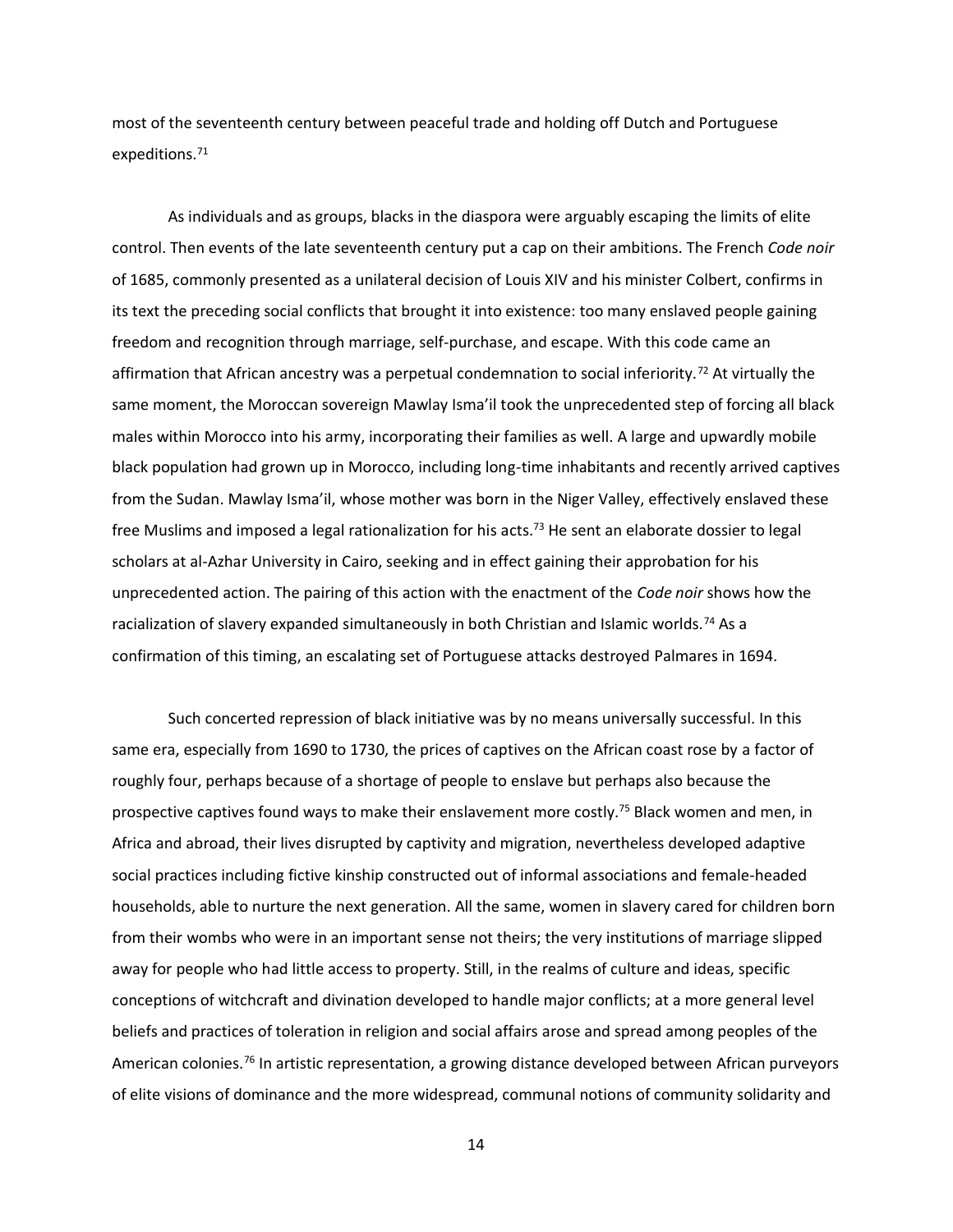renewal. Thus the militaristic King Agaja of Dahomey, wrapped in garments from India, took the image of a Portuguese slave ship as his icon; while the Yoruba-speaking Nago, within reach of his armies, developed instead the tradition of *gelede* masks to portray senior women in terms both humorous and respectful. It is the latter which have more recently become iconic representations of African creativity.<sup>77</sup>

For the remainder of the eighteenth century the expanded Atlantic system of enslavement became a multipolar system in which the British and French warred for dominance in slave trade and colonial production, while the Dutch, Portuguese, and Spanish continued to play significant roles. Late in the century, however, the system ran into two sorts of limits: first, the increasingly militant rebellion of the enslaved (most effectively in what became Haiti); and second, a growing anti-slavery movement in imperial homelands, especially in Britain.

The campaign for emancipation and its ramifications, from roughly 1800 to 1930, brought additional creative struggles in modernity. For the people of Africa and the diaspora, the nineteenth century was a time of continued enslavement, movements for emancipation, and consolidation of free communities. In one of the key global dynamics of emancipation, the restriction of oppression in some regions brought its expansion in others. Thus slavery ended in Haiti and declined in the British Empire but expanded in other regions (Cuba, Brazil, much of Africa, and some of Asia) so that the total number of persons held in bondage rose until the late 1860s, even as the number of emancipated blacks rose at key moments throughout the century.<sup>78</sup> The end of slavery came often through warfare, and black men fought in war after war to create social change and gain personal advance. The Haitian initiation of this process is widely known, as is the follow-up in the U.S. Civil War. Equally significant, in the aggregate, were the sacrifices of black warriors in the civil wars of Venezuela and Colombia, the wars of Brazil, the Cuban rebellions of 1868 and 1895, the many wars of Africa, and the Great War of 1914-1918. Perhaps most distinguished of these warriors was Antonio Maceo, a general in each of Cuba's wars for independence.<sup>79</sup> Freedom from slavery was not enough – those who gained formal freedom sought full emancipation and citizenship. Free but still subaltern communities relied on the systems of informal self-government developed in days of slavery and colonialism. Quite aside from formal political theory, they worked through village and religious institutions, social movements, and long experience in governance among the subaltern. The methods of their claims for land, civil rights, and a share of national political power provide a central part of modern political tradition.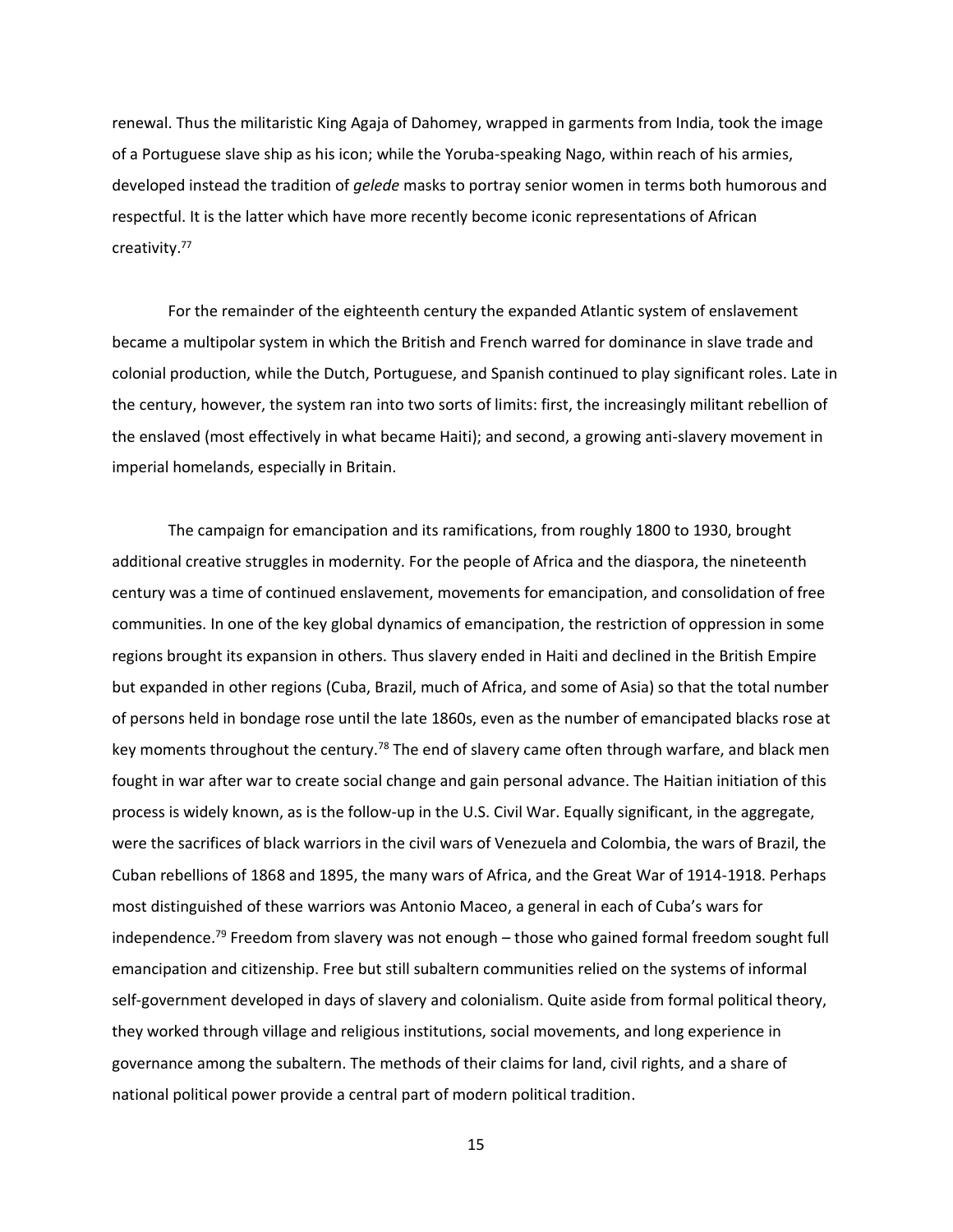The rise of militant white supremacy and explicit racial theory, starting in the 1870s, may be seen as a response to the accelerating wave of emancipation. White supremacy advanced a new form of ideological control to replace the expiring system of legal subjugation over a large, subordinate population.<sup>80</sup> This backlash and wave of social oppression, in response to the assertive social organization by emancipated people of Africa and the diaspora, came as a clear echo of the crackdown of the late seventeenth century. Remarkably, however, this era of maximal white supremacy and cultural chauvinism coincided with the post-emancipation burst of cultural creativity in black communities on every continent. Urban popular culture expanded with new forms of music, dance, literature and film in every region of the Americas, throughout Africa, and in Eurasia.<sup>81</sup> Jazz and blues are well known for the U.S.; rumba for Cuba, samba for Brazil, calypso for Trinidad, costeño for Colombia, high life for Ghana, and Swahili songs for East Africa. Black popular culture renewed itself repeatedly through new technology, new audiences, improvisation, and continued borrowing. It aimed at popular not elite audiences; it relied on new venues and new media. In fact, improvisation and attention to new audiences or new techniques characterized not only jazz but most genres within black popular culture, diaspora-wide. In all these cases, urban music generated by black communities came to be adopted by wider communities.

Perhaps the most striking case of innovation in black popular culture came from a rural African anthem, "Nkosi Sikelel'i Afrika." This song, created at the end of the nineteenth century in the Xhosaspeaking region of South Africa and translated as "God Bless Africa," was sung *a capella* by communities as a statement of identity and destiny. With time, it was heard in many languages up and down the eastern African littoral. The musical and social power of this anthem brought repetition within the communities and expressions of amazement by observers from outside the community.<sup>82</sup> The choirs relied on an inherited medium but a new social organization, and they demonstrated that the processes of modern transformation had been taking place in Africa as well as in the diaspora. By the midtwentieth century, this and other instances verified that black cultural production provided a platform for political mobilization: struggles over land, literacy, and urban work congealed into a planetary challenge to racial discrimination and colonial rule.

To restate this historical case for black agency through more recent events: the great outbursts of social struggle in 1968 and 1989 are told in sharply contrasting fashions according to whether they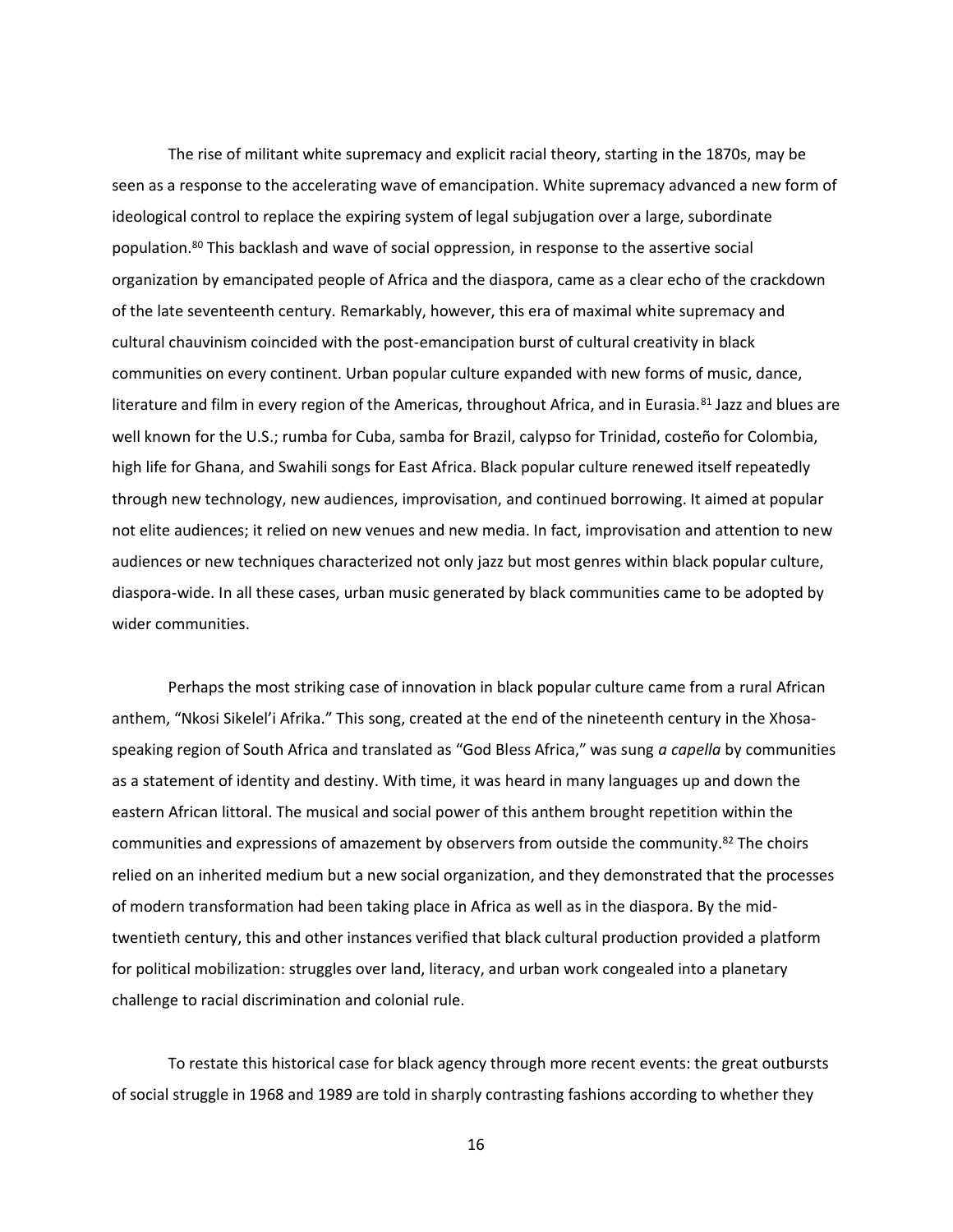include or exclude the lives of black people. The versions centering on Paris in 1968 and Berlin in 1989 reaffirm a modernity that is European-centered, racially white, elite-focused, and diffusionist in its dynamics. But the inclusion of black people shifts the perspective: the story of 1968 includes decolonization, civil rights, expanding education, and national liberation struggles; the story of 1989 extends to majority rule in southern Africa, the wave of African national conferences, the succeeding wave of African civil wars, the expansion in Latin American social reform, and the tightening web of communication among prominent black figures everywhere.<sup>83</sup> Soon "Nkosi Sikelel'i Afrika" became a national anthem of a reconstituted South Africa.

Narrating the African diaspora as a whole reveals not only remarkable patterns in cultural and social transformation, but also in politics. With the peak of white supremacy at the end of the nineteenth century, black people in every region lost almost all positions of responsibility. Yet equally suddenly, in the 1960s, black people gained positions of public trust on four continents. The narrative expulsion from leadership, sixty years of exile from formal politics, and return to official roles—was distinctive in each region, but the pattern was synchronous and interdependent everywhere.

THIS INTERVENTION IN THE DEBATE ON MODERNITY is not just a claim for inclusion of blacks in the discussion on modernity—though it is that—but a critique of the conceptualization of modernity. It contests the logic of a modernity that proclaims the equality of all yet leaves out of bounds one sixth of the world's population. To summarize the argument to this point: the inherited debate over modernity inquires into the accelerating transformations of modern society, but it gives disproportionately small attention to black people in the African homeland or the many lands of the diaspora. Participants in the debate on modernity tend to focus on elite initiatives as the forces shaping modernity, and tend to carry out their analyses within the limits of nations or continental regions. The neglect of blacks in the debate seems illogical, given that social science analysis no longer labels black people as individually inferior and no longer claims that social structures of black societies are inferior—and given that information on black people and their historical experience is now ample. The neglect, in global analysis, of people of the African continent and diaspora may continue in practice but it no longer has the support of historical analysis or social science theory. Analysis of modernity, meanwhile, has been unreasonably narrowed by the focus on elite initiative to the exclusion of social initiatives from below, and by the continued drawing of civilizational lines so as to study regions separately rather than in interaction with each other.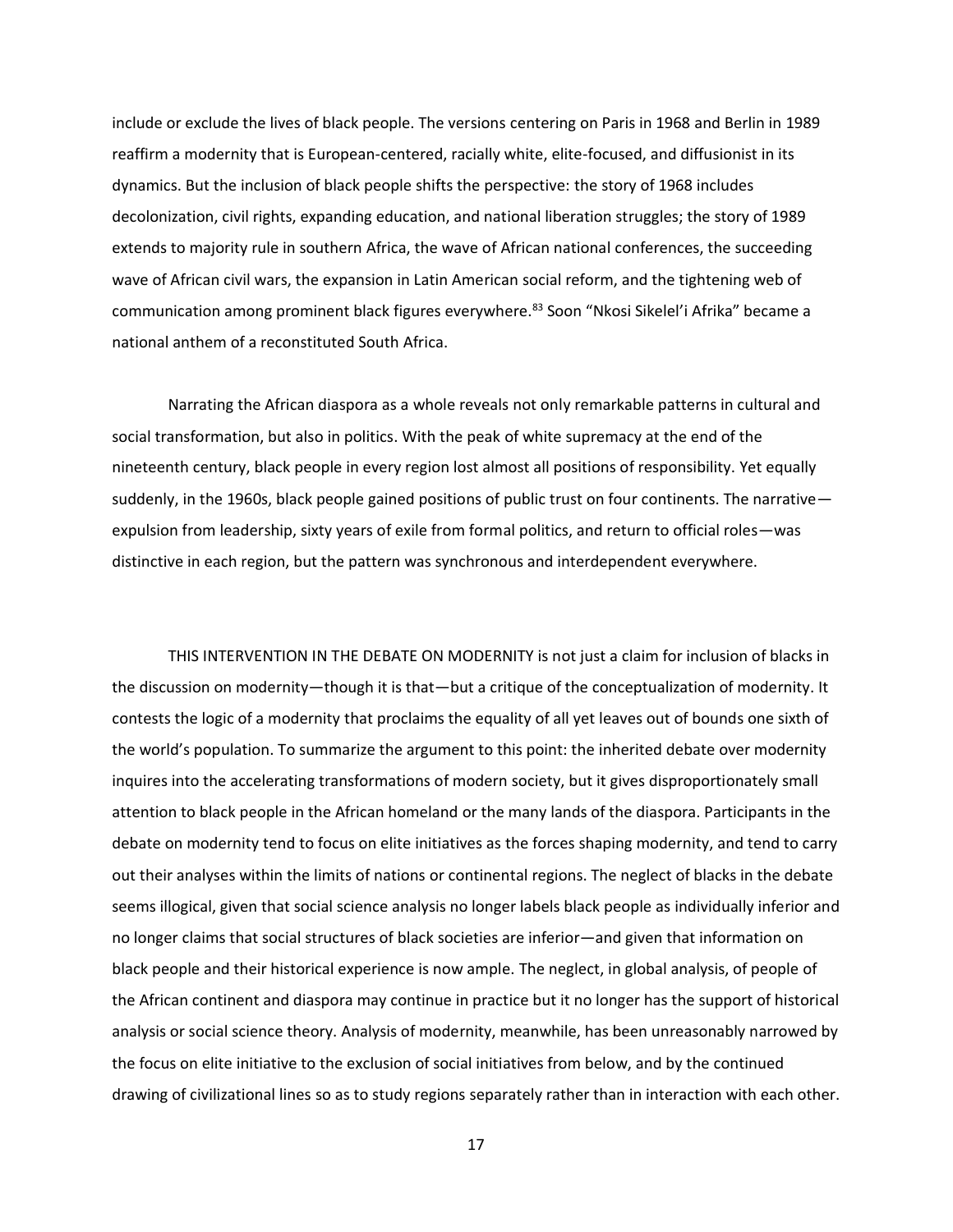Analysis crossing these limits would provide an approach to modernity highlighting the struggles, exchanges, and compromises of elites and common people as they result from both local and interregional interaction.

The experience of black people, because it is so distinctive, has served as a natural experiment**.** Black people, since they lost much of their elite from the seventeenth century on, counted for little in elite history. But black commoners continued to make history and forge modernity—in economic innovation, in social organization, in popular culture, and in subaltern governance—and, once we look, we find an unmistakable record of their role. Drawing on this lesson, we can rewrite modernity for blacks and, by extension, for humanity in general.<sup>84</sup> This will be a more complex history of modernity, treating it as an interactive process rather than as sequential moments of inspiration. The historical perspective of the African continent and diaspora highlights a distinctive list of big issues and turning points in modernity. From the standpoint of black people throughout the world, the interpretation of modernity gives attention to family and community (more than empire), to work (more than industry), to political protest and citizenship (more than nationhood), to basic education (more than higher education), to popular culture (more than elite culture), and to the recurring problems in social and economic inequality. These experiences of modernity need to be included in global debates rather than limited to local discussions.<sup>85</sup>

This focus on modernity as broad social process does not mean that Harvey and Giddens – or even Parsons in his day – were mistaken in seeking out specific and localized changes in the unfolding of modernity: we need to continue their search for specific factors and key moments in social change. But by describing these changes as *the start*, rather than as another step in a long process, analysts have accommodated to the exclusion of black people from the dynamic factors in their analysis. The result was demeaning to the people excluded, and it fatally narrowed the effectiveness of the analysis. In contrast, a broader handling of modernity will lead in two beneficial directions. It will bring exploration of more social groups and levels of society to identify the innovations (both creative and destructive) that have combined to propel the overall process of modernity. And it will direct our analyses toward the question of inequality in the socio-economic divergence of elites from common people, helping historians to ask: has inequality been productive of overall social advance? Has it been deleterious to social welfare? 86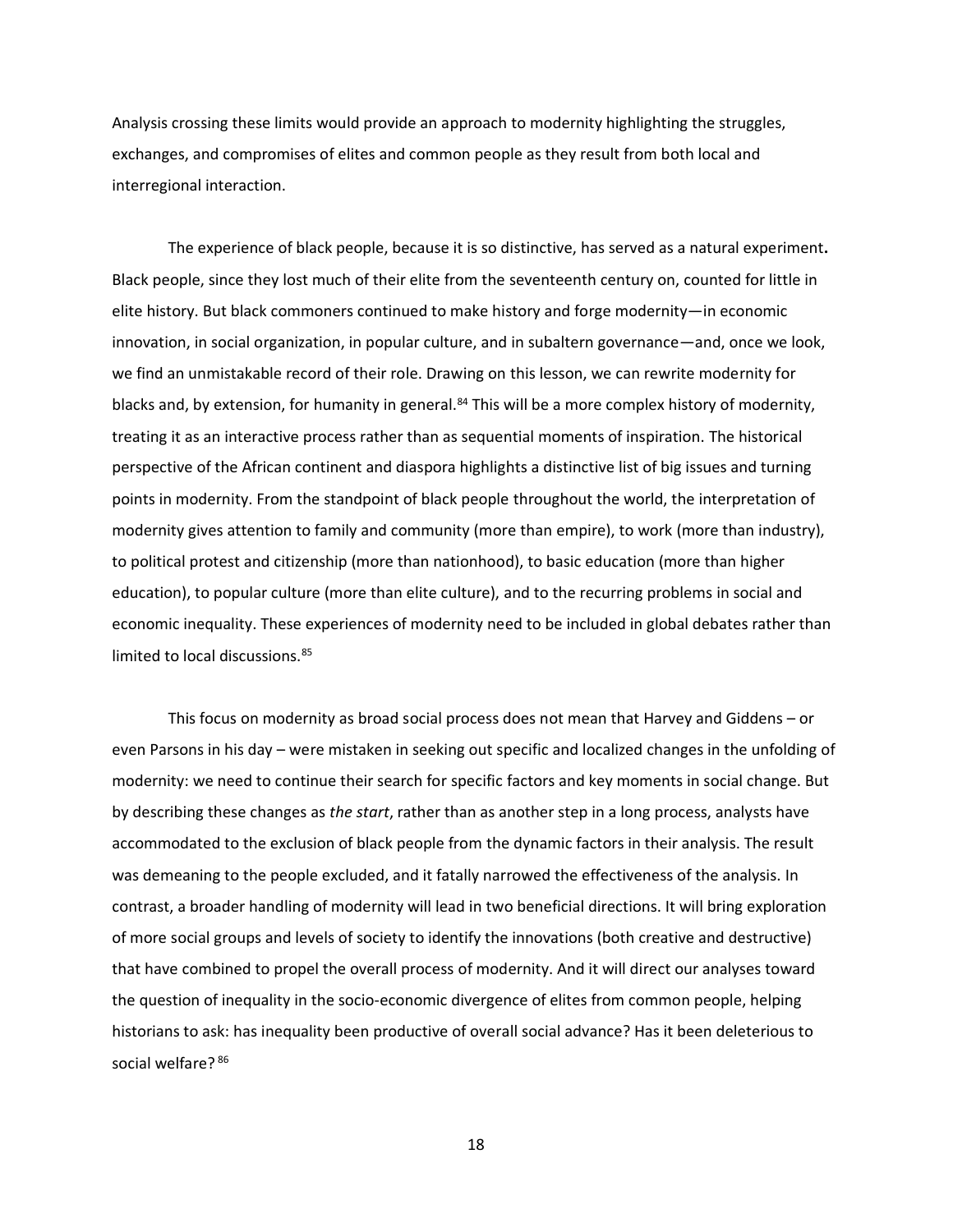Historians would do well to keep in mind a broadly systemic framework, with attention at once to developments within each community, to interactions up and down the social scale, and to interconnections linking one region to others both near and far. The view of modernity in such a framework may overcome some of the myopia that has characterized past discussions. By implication, for study of human social dynamics in the past few centuries, there is great advantage to treating the world as a set of interacting subsystems rather than as distinct, autonomous societies. The problem with concepts of "plural" or "multiple" modernities is that they tend to reaffirm the notion of unchanging tradition in each region of the world, challenged successively by various sorts of European intervention. Of course it is logical that modernity should take varying social forms in different communities. The problem arises when acknowledgment of local distinctiveness leads the analyst back to a default, positivistic approach to plurality – assuming that each modernity was independent of the other.

Widespread initiative, arising in response to life's challenges, has showed up both vertically and horizontally at all levels of society and in all directions. The unique experience of black people was that the marginalization of their elite strata for centuries—by empire, slavery, and racial categorization—left black initiatives in modernity to come overwhelmingly through the lives of commoners. Black commoners, while they paid heavy prices both in resisting and accommodating to their status, contributed to modernity beyond the shadows cast by an elite. As a result, their innovations in popular society and culture gained attention not only within their own communities but well beyond. The experience of the African diaspora teaches one to seek out a vision of modernity based on the heterogeneity of interaction, not only on the purity of localized innovation. Instead of inventiveness resulting unilaterally from the insights of a privileged elite, it has come from broad exchange of ideas and experience. True, there commonly arises a struggle over who gets control of the benefits of innovations, and sometimes that control comes to be guarded tightly by a small group. That big historical question—the expansion of social inequality—may be easier to address once we have written a broader history of modernity.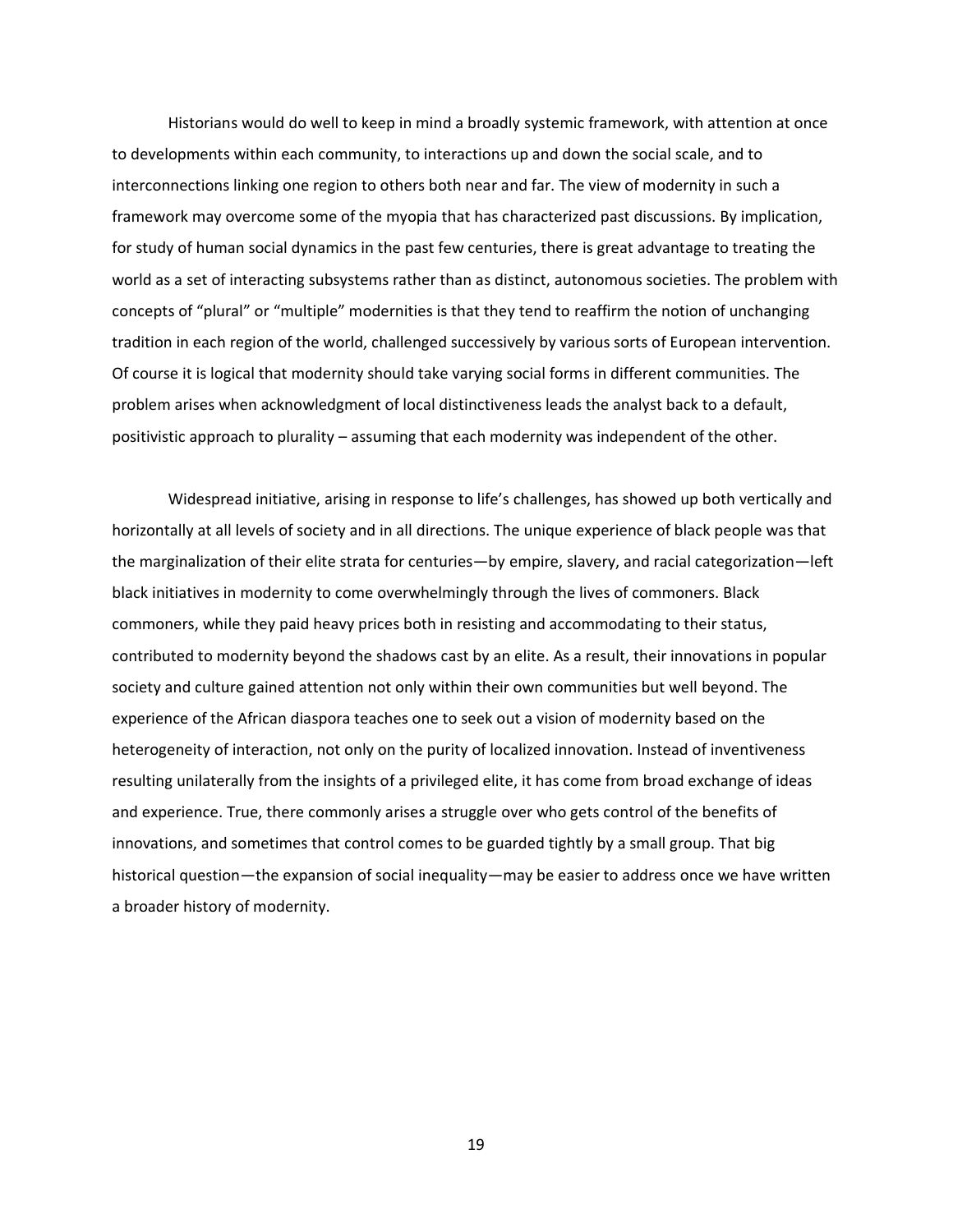## NOTES

*1780-1914: Global Connections and Comparisons*, (Oxford: Blackwell, 2004), 402-410. *Globalization* refers to "the compression of the world and the intensification of consciousness of the world as a whole." Roland Robertson, *Globalization: Social Theory and Global Culture* (Newbury Park, CA: Sage, 1992), 8.

<sup>2</sup> Zygmunt Bauman, *Modernity and The Holocaust* (Ithaca, N.Y.: Cornell University Press 1989); Bauman, *Liquid Modernity* (Cambridge: Polity Press, 2000); Yinghong Cheng, *Creating the "New Man": From Enlightenment Ideals to Socialist Realities* (Honolulu: University of Hawaii Press, 2009).

<sup>3</sup> On the terms "modernity," "modernization," and "modernist," see "Introduction" to "*AHR* Rountable: Historians and the Question of 'Modernity'," *American Historical Review* 116 (2011): 631-634. The debate on modernization in the mid-twentieth-century focused heavily on economics and politics; it worked within national units, and the change it considered was unidirectional influence from a hegemonic center. See, for instance, W. W. Rostow *The Stages of Economic Growth: A Non-Communist Manifesto* (Cambridge: Cambridge University Press, 1960). Still earlier, a debate on "the modern" in the mid-nineteenth century focused on the transitions of industrialization, for instance as portrayed by Charles Beaudelaire and Karl Marx.

<sup>4</sup> According to United Nations estimates, in 2000 the total world population was 6.1 billion. Of this total, continental populations were 820 million for Africa, 840 million for the total of North and South America, 727 million for Europe, 1.27 billion for China, and an even 1.0 billion for India. For sub-Saharan Africa and its diaspora, the totals were 700 million in Africa, 150 million in the Americas, 10 million in North Africa, and 50 million in Eurasia. This yields a total black population of some 900 million for 2000, roughly 15% of the global total. For earlier African populations, see Patrick Manning, "African Population, 1650-2000: Comparisons and Implications of New Estimates," in Emmanuel Akyeampong, Nathan Nunn, and James Robinson, eds., *Africa's Development in Historical Perspective* (in press).

<sup>5</sup> Rebecca L. Cann, Mark Stoneking, and Allan C. Wilson, "Mitochondrial DNA and Human Evolution," *Nature* 325 (1 January 1987), 31-36. As this study implied and subsequent research has confirmed, the "racial" differences among humans arose as superficial modifications in response to the different environments in which communities came to live in the past 40,000 years.

<sup>6</sup> The identifications of "black people," "Africans," "elites," and "commoners" are all, of course, imprecise, though they are recurring categories in historical interpretation. Similarly, distinctions and categorizations in gender are commonly oversimplified, thereby leading to undervaluing the role of women in major historical processes.Thus W.E.B. Du Bois found in formulating *The Negro* (1915) that, though the category of "race" had to be rejected in scientific terms, it was also necessary to accommodate to dominant social conventions by using racial terms in the structure and argument of his book. Du Bois, *The Negro*, introduced by George Shepperson (1915; reprinted,

<sup>&</sup>lt;sup>1</sup> C.A. Bayly has been one of the few to participate prominently in the debates on both globalization and modernity. Bayly, " 'Archaic' and 'Modern' Globalization in the Eurasian and African Arena, c. 1750 – 1850," in A. G. Hopkins, *Globalization in World History* (London: Pimlico, 2002), 47 – 73; Bayly, *The Birth of the Modern World,*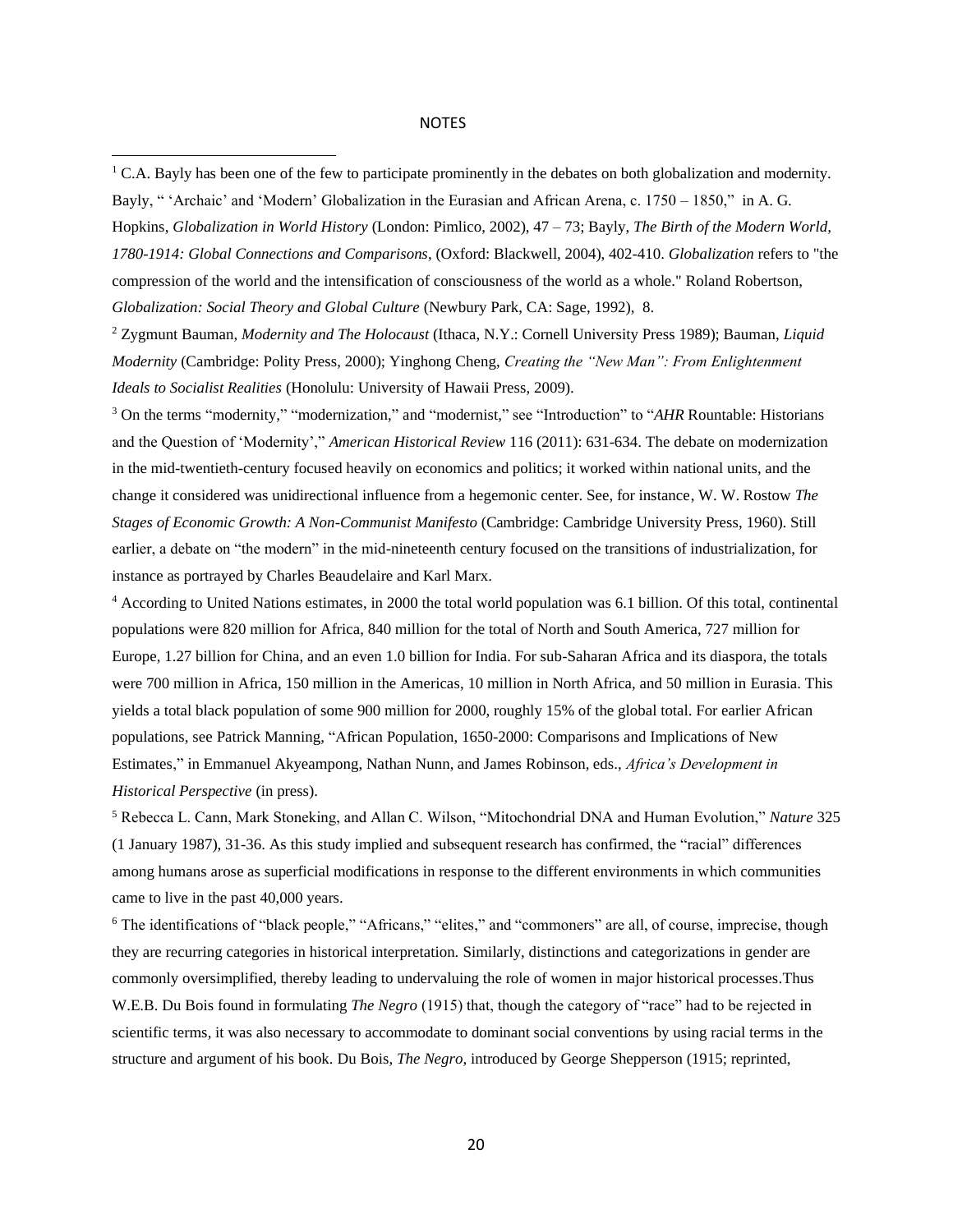London: Oxford University Press, 1970), 9; see also Patrick Manning, *The African Diaspora: A History through Culture* (New York: Columbia University Press, 2009), 11 – 16, 18 – 19, 54 – 57.

<sup>7</sup> David Harvey, *The Condition of Postmodernity* (Oxford: Basil Blackwell, 1989), 43.

<sup>8</sup> Harvey, *Condition of Postmodernity*, 28 – 29. Harvey's "whole world of representation and knowledge" was to be found within the elite strata of western Europe and the United States.

<sup>9</sup> Ibid.

 $10$  As Giddens defined his topic, "... 'modernity' refers to modes of social life or organization which emerged in Europe from about the seventeenth century onwards and which subsequently became more or less worldwide in their influence." "Rather than entering a period of post-modernity, we are moving into one in which the consequences of modernity are becoming more radicalized and universalized than before." Anthony Giddens, *The Consequences of Modernity* (Stanford: Stanford University Press, 1990), 1, 3. See also Giddens, *Modernity and Self-Identity: Self and Society in the Late Modern Age* (Stanford: Stanford University Press, 1991).

<sup>11</sup> "In all cultures, social practices are routinely altered in the light of ongoing discoveries which feed into them. But only in the era of modernity is the revision of convention radicalized to apply (in principle) to all aspects of human life, including technological intervention into the material world." Giddens, *Consequences of Modernity*, 38-39. Agnes Heller's theory of modernity bridges the gaps between the approaches of Harvey and Giddens, emphasizing the establishment of new sorts of domination, including the logic of science and technology. It systematizes the logic of modernity, yet from largely diffusionist assumptions. Agnes Heller, *A Theory of Modernity* (Malden, MA: Blackwell Publishers, 1999).

<sup>12</sup> Stuart Hall, et al., eds., *Modernity: An Introduction to Modern Societies* (Cambridge, MA: Blackwell, 1996).

<sup>13</sup> Immanuel Wallerstein, *The Modern World-System*, 4 vols. (New York: Academic Press, 1974, 1980, 1989, 2011).

<sup>14</sup> Fernand Braudel, *The Mediterranean and the Mediterranean World In the Era of Philip II*, trans. Sian Reynolds (New York: Harper, 1976). Braudel's paradigm extended to the study of Africa particularly through the work of his associate Joseph Ki-Zerbo, author of *Histoire de l'Afrique noire : d'hier à demain* (Paris: Hatier, 1972).

<sup>15</sup> Michel Beaud, *A History of Capitalism, 1500-2000*, trans. Tom Dickman and Anny Lefebvre (New York: Monthly Review Press, 2001). See also Robert B. Marks, *The Origins of the Modern World: A Global and Ecological Narrative from the Fifteenth* to *the Twenty-first Century*i, 2nd ed. (Lanham, MD: Rowman and Littlefield, 2007); David Landes, *The Wealth and Poverty of Nations: Why some are so rich and some so poor* (New York: Norton, 1998); and Ian Morris, *Why the West Rules—for now: The patterns of history and what they reveal about the future* (New York: Farar, Strauss, and Giroux, 2010).

<sup>16</sup> Bayly, *Birth of the Modern World*, 402 – 410. For other references to African and African-descended people, see pages 215 – 216 (on empire and nation) and pages 344 – 349 (on religion). Modernity, according to Bayly, "was not only a process, but also a *period* which began at the end of the eighteenth century and has continued up to the present day in various forms."(p. 11)

<sup>17</sup> Dominic Sachsenmaier, Shmuel Eisenstadt, and Jens Riedel, eds., *Reflections on Multiple Modernities: European, Chinese and Other Interpretations* (Leiden: Brill, 2002). In addition, as some have pointed out, the proliferation of modernities to "multiple locations on the time-space continuum" raises the question of the meaning and value of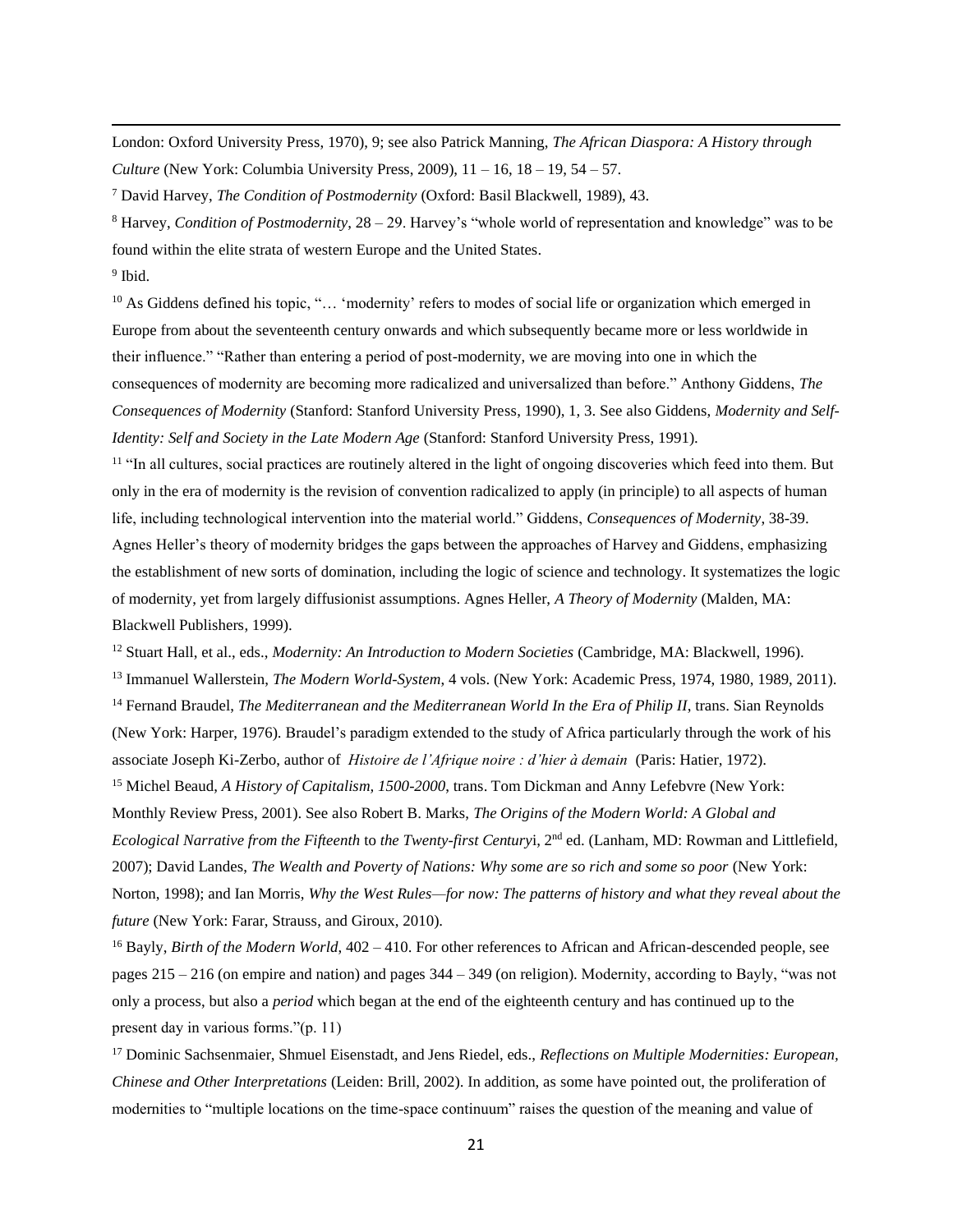modernity as a useful analytical category (Zvi Ben-Dor Benite, "Modernity: The Sphinx and the Historian, *American Historical Review* 116 (2011), p. 650).

<sup>18</sup> "Here, modernity refers to the continuous process of exploring new institutional configurations in the world historical context of the Eurasian land mass (subsequently to include the Americas and other continents) since the fifteenth century." Huri Islamoglu and Peter Perdue, eds., *Shared Histories of Modernity: China, India and the Ottoman Empire* (2009), 5.

 $19$  "To avoid the imperious and ethnocentric assumptions implicit in most formulations of modernity, many commentators propose that we think of it in plural terms." Anon., "Introduction: AHR Roundtab;e, Historians and the Question of 'Modernity',"*American Historical Review* 116 (2011), 634; see also Marc Roseman,"National Socialism and the End of Modernity," *American Historical Review* 116 (2011): 692.

<sup>20</sup> Carol Gluck, "The End of Elsewhere: Writing Modernity Now," *American Historical Review* 116 (2011): 685. <sup>21</sup> Lynn M. Thomas, "Modernity's Failings, Political Claims, and Intermediate Concepts," *American Historical Review* 116 (2011): 715 – 726. Thomas recommends analyzing, individually, each of the parts of the broad general definition of modernity to "generate more useful, mid-level analytical concepts."

<sup>22</sup> James Baldwin, *The Fire Next Time* (New York: Dial Press, 1963); Cheikh-Anta Diop, *Black Africa: The Economic and Cultural Basis for a Federated State*, trans. Harold Salemson (Westport, CT: L. Hill, 1978); Aimé Césaire, *Discourse on Colonialism*, trans. Joan Pinkham (New York: Monthly Review Press, 1972); C. L. R. James, *A History of Negro Revolt* (New York: Haskell House Publishers, 1969); Walter Rodney, *How Europe Underdeveloped Africa*, rev. ed. (Washington DC: Howard University Press, 1981); see also Chancellor Williams, *The destruction of Black civilization : great issues of a race from 4500 B.C. to 2000 A.D.*, rev. ed. (Chicago: Third World Press, 1976).

<sup>23</sup> V. Y. Mudimbe, *The Invention of Africa: Gnosis, Philosophy, and the order of Knowledge* (Bloomington, IN: Indiana University Press, 1988); Anthony Appiah, *In my Father's House: Africa in the Philosophy of Culture* (New York: Oxford University Press, 1992).

<sup>24</sup> Paul Gilroy, *The Black Atlantic: Modernity and Double Consciousness* (Cambridge: Harvard University Press, 1993).

<sup>25</sup> Tiffany Ruby Patterson and Robin D. G. Kelley, "Unfinished Migrations: Reflections on the African Diaspora and the Making of the ModernWorld," *African Studies Review* 43 (2000): 11-45; Maghan Keita, in "Africa and the Construction of a Grand Narrative in World History," in Eckhardt Fuchs and Benedikt Stuchtey, eds., *Across Cultural Borders: Historiography in Global Perspective* (Lanham, Md.: Rowman and Littlefield, 2002). For an emphasis on the pervasiveness of African connections in the pre-modern world, see Maghan Keita, "Africans and Asians: Historiography and the Long View of Global Interaction," *Journal of World History* 16 (2005): 1-30.

<sup>26</sup> Colin Palmer, "Defining and Studying the Modern African Diaspora," *Perspectives* [American Historical Association] 36, 6 (1998): 1, 22-25.

<sup>27</sup> Arif Dirlik, *Global Modernity: Modernity in the Age of Global Capitalism* (Boulder: Paradigm, 2007); Arjun Appadurai, *Modernity at Large: Cultural Dimensions of Globalization* (Minneapolis: University of Minnesota Press, 1996).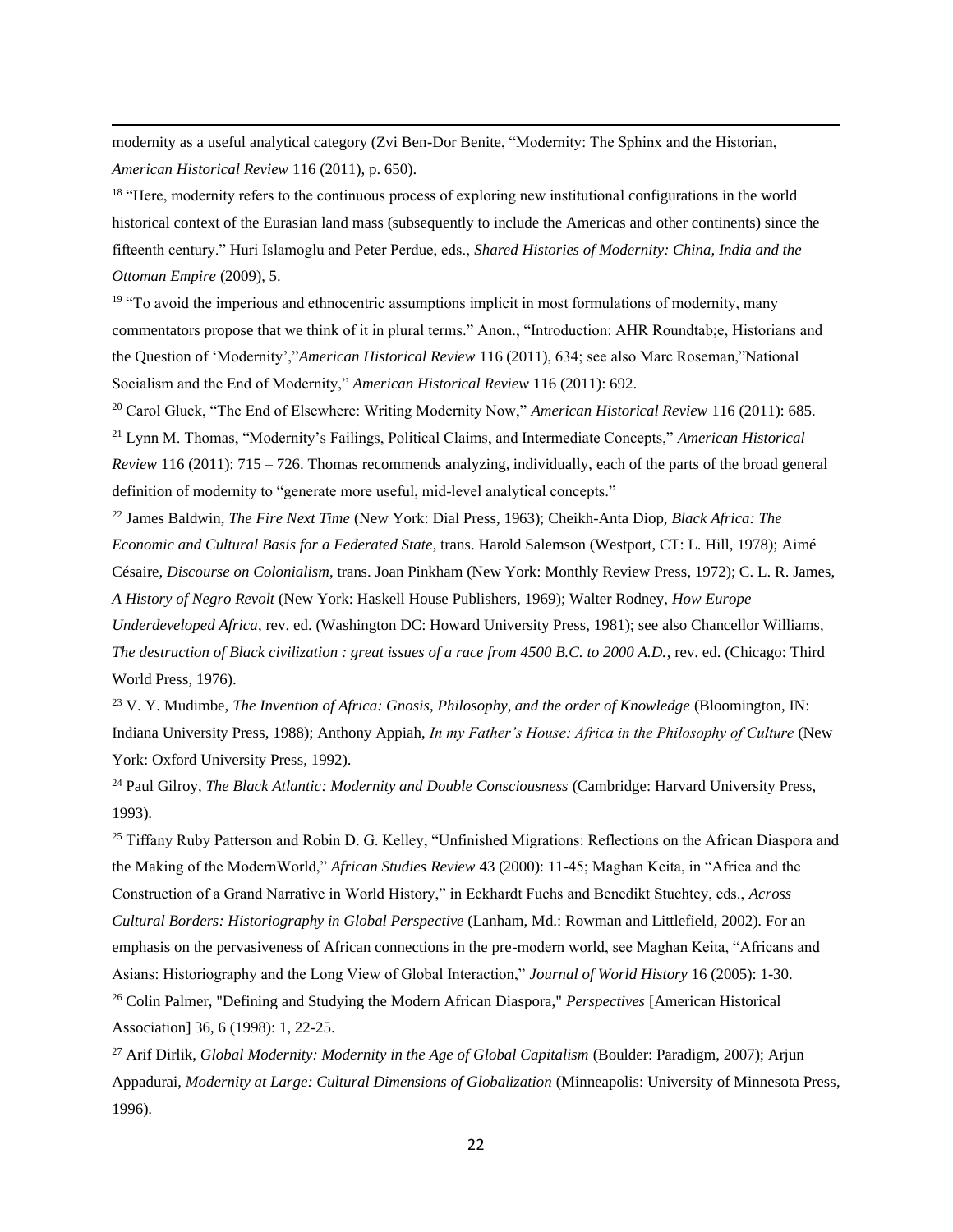<sup>28</sup> Marvin P. Miracle and Bruce Fetter, "Backward-sloping Labor-Supply Functions and African Economic Behavior," *Economic Development and Cultural Change* 18 (1970):240 – 251; Jorge Cañizares-Esguerra, *How to Write the History of the New World: Histories, Epistemologies, and Identities in the Eighteenth-Century Atlantic World* (Stanford University Press, 2002); Manning, *African Diaspora*, xvii. In addition, the field of political science, centered on national politics, largely neglected the politics of colonies, and communities, and small-scale polities.

<sup>29</sup> On modernization, see Talcott Parsons and Neil Smelser, *Economy and Society* (London: Routledge and Kegan Paul, 1956); Manfred Halpern, *The Politics of Social Change in the Middle East and North Africa* (Santa Monica, CA: Rand, 1963). Rostow's *Stages of Economic Growth* was a policy-oriented version, adopted by the U.S. government in its Alliance for Progress. For one last try at civilizational analysis, see Samuel Huntington, *The Clash of Civilizations?* (Cambridge, MA: Olin Institute, 1993)*.*

<sup>30</sup> Daniel Patrick Moynihan, *The Negro Family: The Case for National Action* (Washington DC: Office of Planning and Research, United States Department of Labor, 1965). Later on, in the early days of the AIDS epidemic, the U.S. Centers for Disease Control briefly identified Haitian nationality as a disease factor, breaking all the rules of science by conflating race and nationality in the explanation of an individual-level pathology.

<sup>31</sup> Maquet attributed African with civilizations of the hoe, pastoralists, hunters. Jacques Maquet, trans. Joan Rayfield, *Civilizations of Black Africa* (New York: Oxford University Press, 1972). For a later and broader application of this notion of civilization, see Felipe Fernandez-Armesto, *Civilizations: Culture, Ambition, and the Transformation of Nature* (New York: Free Press, 2001).

<sup>32</sup> Leon J. Kamin, *The Science and Politics of I.Q.* (Potomac, MD: Erlbaum, 1974). Kamin later went on to argue that the inheritability of intelligence must be close to zero.

<sup>33</sup> One consequence of the decline of racial theory was that positivist, universalist, individual-level theory gained new support. Thus rational choice theory arose in an era when racial and civilizational theory declined.

<sup>34</sup> West African writers included Abd al-Sadi, *Tarikh al-Sudan* (c. 1655); Mahmud Kati, *Tarikh al-Fattash* (c. 1664); and Ahmad Baba (d. 1627). On black writers in early modern Europe, see Dieudonné Gnammankou and Yao Modzinou, eds., *Les Africains et leurs descendants en Europe avant le XXe siècle* (Toulouse: MAT Editions, 2008). <sup>35</sup> For global visions, see Edward W. Blyden, *Christianity, Islam and the Negro Race* (London: W. B. Whittingham, 1887); W. E. B. Du Bois, *The Negro* (New York: H. Holt, 1915); Du Bois, *The World and Africa: an inquiry into the part which Africa has played in world history* (New York: Viking, 1947); and Cheikh-Anta Diop, *Nations nègres et culture* (Paris: Editions Africaines, 1955). For interconnected social change, see C.L.R. James, *Black Jacobins: Toussaint Louverture and the San Domingo Revolution (New York: Dial Press, 1938) ;W.E.B. Du Bois, Black Reconstruction: an essay toward a history of the part which black folk played in the attempt to reconstruct democracy in America, 1860-1880* (New York: Russell and Russell, 1935) ; and Eric Williams, *Capitalism and Slavery* (Chapel Hill: University of North Carolina Press, 1944)*.* For sociological studies, see W.E.B. Du Bois, *The Philadelphia Negro: A Social Study* (Philadelphia: Published for the University, 1899)*;* Gilberto Freyre, *The Masters and the Slaves: A study in the development of Brazilian civilization*, trans. Samuel Putnam (New York: Knopf, 1956); Fernando Ortiz, *Cuban Counterpoint: Tobacco and Sugar*, trans. Harriet de Onís (New York: Knopf,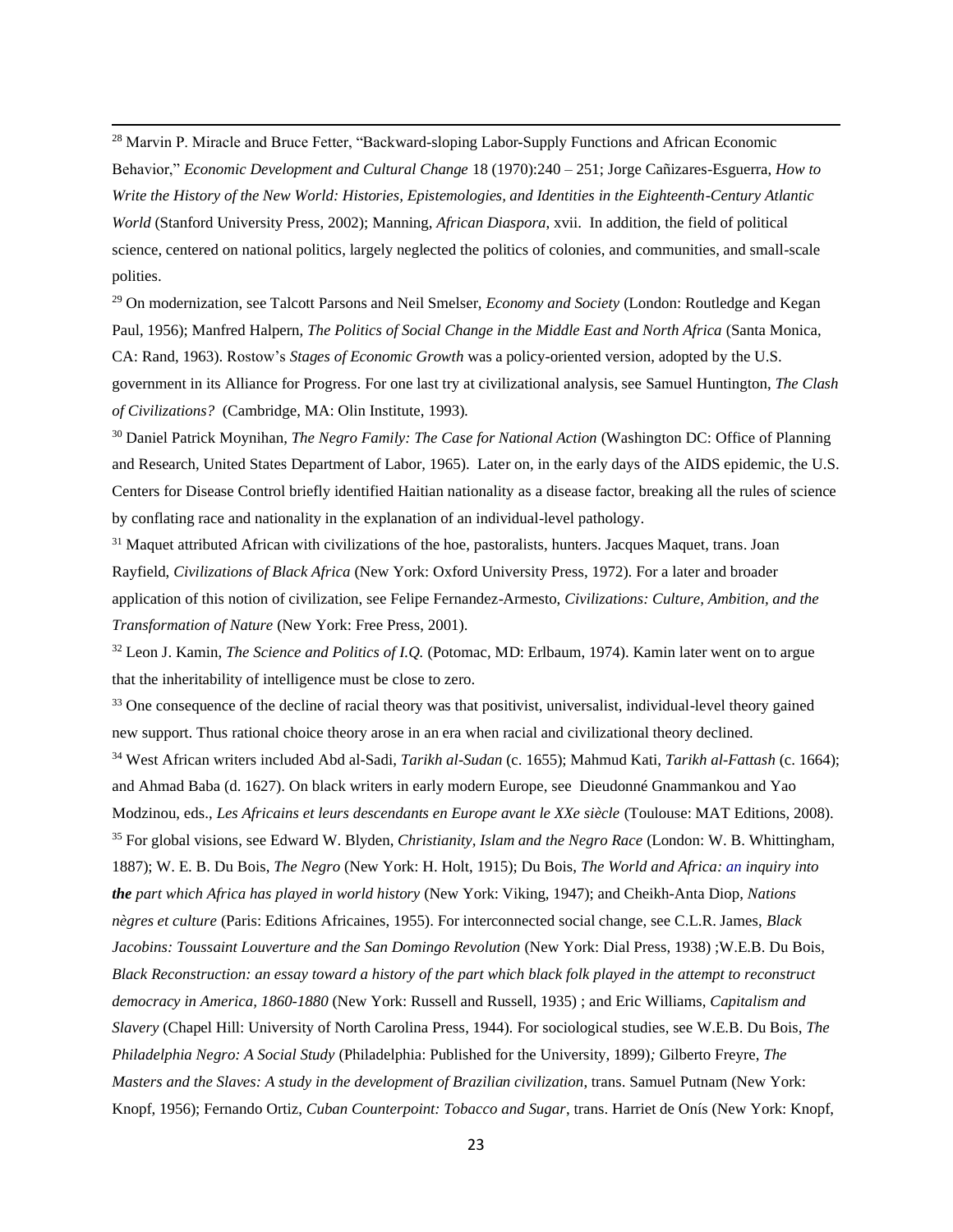1947); E. Franklin Frazier,*The Negro Family in the United States* (Chicago: University of Chicago Press, 1939); St. Clair Drake and Horace Cayton, *Black Metropolis: A study of Negro life in a northern city* (New York: Harcourt, Brace, 1945). For a review of African-American historical writing, see Maghan Keita, *Race and the Writing of History: Riddling the Sphinx* (New York: Oxford University Press, 2000).

<sup>36</sup> John Hope Franklin, *From slavery to freedom; a history of American Negroes*. New York, A. A. Knopf, 1947; Roland Oliver and John D. Fage, *A Short History of Africa* (Baltimore: Penguin, 1962); [William Claypole](http://www.google.com/search?tbo=p&tbm=bks&q=inauthor:%22William+Claypole%22) and [John](http://www.google.com/search?tbo=p&tbm=bks&q=inauthor:%22John+Robottom%22)  [Robottom,](http://www.google.com/search?tbo=p&tbm=bks&q=inauthor:%22John+Robottom%22) *Caribbean Story* (Longman, 1981).

<sup>37</sup> K. O. Dike, *Trade and Politics in the Niger Delta*; B. A. Ogot, *Building on the Indigenous: Selected Essays 1981 - 1998* (Kisimu: Angange Press, 1998); Jan Vansina, *Kingdoms of the Savanna*; A. G. Hopkins, *An Economic History of West Africa.*

<sup>38</sup> Robert W. Fogel and Stanley L. Engerman, *Time on the Cross: The Economics of American Negro Slavery*  (Boston: Little, Brown, 1974).

<sup>39</sup> Philip D. Curtin, *The Atlantic Slave Trade: A Census* (Madison: University of Wisconsin Press, 1969);

<sup>40</sup> August Meier, *Negro thought in America, 1880-1915 : racial ideologies in the age of Booker T. Washington* (Ann Arbor: University of Michigan Press, 1969); Joseph E. Harris, *The African presence in Asia: Consequences of the East African slave trade* (Evanston: Northwestern University Press, 1971); Edward A. Alpers, *Ivory and Slaves: Changing pattern of international trade in East Central Africa to the later nineteenth century* (Berkeley: University of California Press, 1975); James Walvin, *Black and White: The Negro and English Society, 1555 – 1945* (London: Penguin, 1973); Jean-Louis Miège, *Le Maroc* (Paris: Presses Universitaires de France, 1950); Terence Walz, *Trade between Egypt and bilad as-Sudan, 1700 – 1820* (Cairo, 1978)..

<sup>41</sup> Bethwell A. Ogot, *History of the Southern Luo: Volume I, Migration and Settlement, 1500-1900*, [\(Nairobi,](http://en.wikipedia.org/wiki/Nairobi) [East](http://en.wikipedia.org/w/index.php?title=East_African_Publishing_House&action=edit&redlink=1)  [African Publishing House,](http://en.wikipedia.org/w/index.php?title=East_African_Publishing_House&action=edit&redlink=1) 1967). In addition, numerous unpublished theses written at African and New World universities, some of them quite valuable, await digitization and inclusion in the broader corpus of research. <sup>42</sup> Frederick Bowser, *The African Slave in Colonial Peru, 1524-1650* (Stanford: Stanford University Press, 1974); Colin Palmer, *Slaves of the White God: Blacks in Mexico, 1570 – 1650* (Cambridge: Harvard University Press, 1976); Walter Rodney, *How Europe Underdeveloped Africa* (London: Bogle-L'Ouverture Publications, 1972); A. I. Asiwaju, *Western Yorubaland under Colonial Rule: A comparative analysis of Frenchh and British colonialism*  (London: Longman, 1976); Elikia M'Bokolo, *Mirambo: Un grand chef contre les traficants d'esclaves* (Paris: ABC, 1976); B. W. Higman, *Slave population and economy in Jamaica, 1807-1834* (Cambridge: Cambridge University Press, 1976); Imanuel Geiss, *The pan-African movement; a history of pan-Africanism in America, Europe, and Africa*, trans. Ann Keep (New York: Africana Publishers, 1974); J. Ayodele Langley, *Pan-Africanism and nationalism in West Africa, 1900-1945; a study in ideology and social classes* (Oxford: Clarendon Press, 1975).

<sup>43</sup> Laënnec Hurbon, *Comprendre Haïti: essai sur l'Etat, la nation, la culture* (Paris : Karthala, 1987); Nina S. de Friedemann and Jaime Arocha, *De sol a sol: Génesis, transformación y presencia de los negros en Colombia*  (Bogotá, 1986); Luiz Felipe de Alencastro, *O Trato dos Viventes: Formacão do Brasil no Atlántico Sul. Séculos XVIe e XVII* (São Paulo, 2000). Other languages of publication included Arabic, Dutch, German, Swahili, Amharic, Italian, and Russian.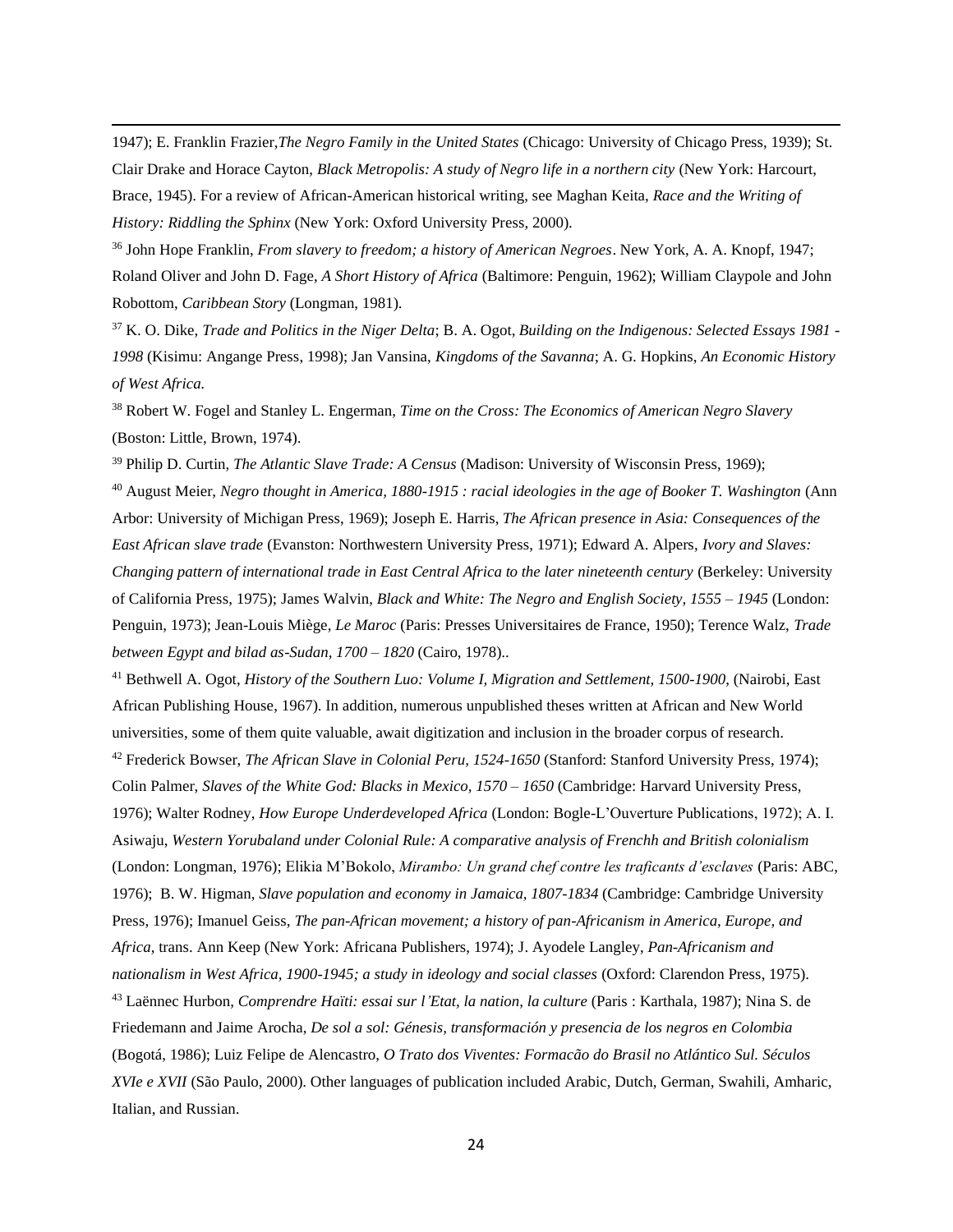<sup>44</sup> João José Reis, *Death is a festival : funeral rites and rebellion in nineteenth-century Brazil,* trans. H. Sabrina Gledhill (Chapel Hill: University of North Carolina Press, 2003 [first published 1991]); Jean Copans, *Les marabouts de l'arachide : la Confrérie mouride et les paysans du Sénégal* (Paris : Le Sycomore, 1980) ; James Fernandez, *Bwiti: An ethnography of the religious imagination in Africa* (Princeton: Princeton University Press, 1982); James Lorand Matory, *Sex and the empire that is no more : gender and the politics of metaphor in Oyo Yoruba religion* (Minneapolis: University of Minnesota Press, 1994); Laënnec Hurbon, *Dieu dans le vaudou haïtien* (Paris: Payot, 1972).

<sup>45</sup> *Cambridge History of Africa* (1975 – 1986); Unesco *General History of Africa* (1978 – 1993); Papers of Booker T. Washington (from 1972); Marcus Garvey and UNIA Papers (from 1983); Unesco *General History of the Caribbean* (2003 – 2004)*.* 

<sup>46</sup> James Walvin, *The black presence: a documentary history of the Negro in England, 1555-1860* (London: Orbach and Chambers, 1971); John Hope Franklin and August Meier, eds., *Black leaders of the twentieth century* (Urbana : University of Illinois Press, c1982); David Barry Gaspar and Darlene Clark Hine, eds., *Beyond bondage: free women of color in the Americas* (Urbana: University of Illinois Press, 2004).

<sup>47</sup> Jan S. Hogendorn and Marion Johnson, *Shell Money of the Slave Trade* (Cambridge: Cambridge University Press, 1986); John Iliffe, *The African Poor: A History* (Cambridge: Cambridge University Press, 1987); Boubacar Barry, *Senegambia and the Atlantic Slave Trade*, trans. Ayi Kwei Armah (Cambridge: Cambridge University Press, 1998 [first published 1988]); John Holm, *Pidgins and Creoles*, 2 vols. (Cambridge: Cambridge University Press, 1980; Hilary McD. Beckles, Natural rebels : a social history of enslaved Black women in Barbados (New Brunswick: Rutgers University Press, 1989).

<sup>48</sup> Robert Farris Thompson, *Flash of the Spirit: African and Afro-American art and philosophy* (New York: Random House, 1983); Richard J. Powell, *African and Afro-American art : call and response* (Chicago: Field Museum of Natural History, 1984). Sterling Stuckey, *Slave culture : nationalist theory and the foundations of Black America*  (New York: Oxford University Press, 1987); Robin D. G. Kelley, *Hammer and hoe : Alabama Communists during the Great Depression* (Chapel Hill: University of North Carolina Press, 1990).

<sup>49</sup> Peter Wade, "El movimiento negro en Colombia," *America Negra* no. 5 (1993), 173 – 191*.*

<sup>50</sup> Abdul Sheriff, *Slaves, spices, and ivory in Zanzibar: Integration of an East African commercial empire into the world economy, 1770 – 1873* (London: James Currey, 1987); Gwyn Campbell, ed., *Structure of Slavery in Indian Ocean Africa and Asia* (London: Frank Cass, 2004); and Indrani Chatterjee and Richard Eaton, eds., *Slavery and South Asian History* (Bloomington, IN: Indiana University Press, 2006).

<sup>51</sup> On Europe, see Allison Blakely, *Blacks in the Dutch world : the evolution of racial imagery in a modern society* (Bloomington, IN: Indiana University Press, 1993); Peter Martin, *Schwarze Teufel, edle Mohren* (Hamburg: Junius, 1993); Jayne Ifekwunigwe, *[Scattered belongings : cultural paradoxes of "race," nation and gender](http://lms01.harvard.edu/F/88RLF93RDPKT9XFNFMMHH5J2I677I8PUDNXFMC55VI5BU6XE8G-14805?func=find-acc&acc_sequence=052289841)* (London: Routledge, 1999); Claude Ribbe, *Le chevalier de Saint-George : biographie* (Paris: Perrin, 2004). On the Middle East: Ehud Toledano, *The Ottoman slave trade and its suppression, 1840 – 1890* (Princeton: Princeton University Press, 1982); William Gervase Clarence-Smith, *Islam and the abolition of slavery* (Oxford: Oxford University Press, 2006). On North Africa, see Eve Troutt Powell, *A different shade of colonialism: Egypt, Great Britain, and the*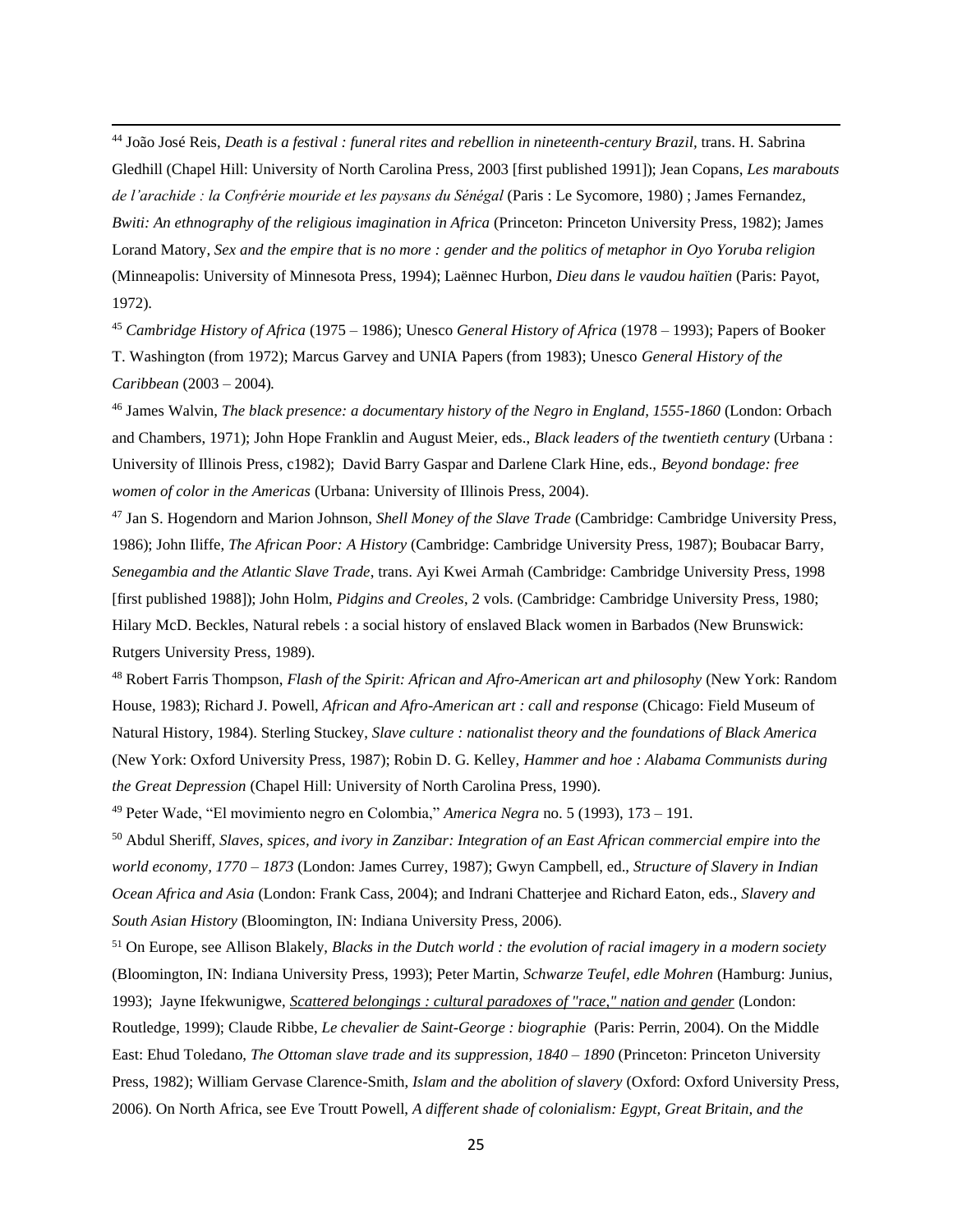*mastery of the Sudan* (Berkeley: University of California Press, 2003); John Hunwick and Alida Jay Boye, *The hidden treasures of Timbuktu : rediscovering Africa's literary culture* (New York: Thames and Hudson, 2008); and Chouki El Hamel, *Black Morocco: A History of Slavery, Race, and Islam* (Cambridge University Press, 2012). <sup>52</sup> Michael Gomez, *Exchanging our country marks : the transformation of African identities in the colonial and antebellum South* (Chapel Hill: University of North Carolina Press, 1998); Gomez, *Black crescent : the experience and legacy of African Muslims in the Americas* (New York: Cambridge University Press, 2005). Richard J. Powell, *Black art and culture in the twentieth century* (New York: Thames and Hudson, 1997); Suzanne Preston Blier, *African vodun: art, psychology, power* (Chicago: University of Chicago Press, 1995).

<sup>53</sup> For key articles on conceptualization of the African diaspora, see Carlton Wilson, "Conceptualizing the African Diaspora," *Comparative Studies of South Asia, Africa, and the Middle East 17, 2 (1997): 118-122; Palmer,* "Defining and Studying the Modern African Diaspora"; Robin D. G. Kelley, "But a Local Phase of a World Problem": Black History's Global Vision, 1883-1950," *Journal of American History* 86 (1999): 1045 – 1077; Brent Hayes Edwards, "The Uses of Diaspora," *Social Text* 66 (2001): 45-73; Patrick Manning, "África and the African Diaspora: New Directions of Study," *Journal of African History* 44 (2003), 487 - 506.

<sup>54</sup> Taylor Branch, *Parting the waters : America in the King years, 1954-63* (New York : Simon and Schuster, c1988); Fatima Meer, *Higher than hope : the authorized biography of Nelson Mandela* (New York : Harper & Row, 1990)

<sup>55</sup> Maureen Warner Lewis, *Central Africa in the Caribbean: transcending time, transforming cultures* (Kingston: University of the West Indies Press, 2003); George Reid Andrews, *Afro-Latin America 1800 – 2000* (New York: Oxford University Press, 2004); Kim D. Butler, *Freedoms Given, Freedoms Won: Afro-Brazilians in post-abolition São Paulo and Salvador* (New Brunswick: Rutgers University Press, 2003); Christopher Ehret, An African classical age : eastern and southern Africa in world history, 1000 B.C. to A.D. 400 (Charlottesville: University Press of Virginia, 1998).

<sup>56</sup> The AHR, while it gives the most general overview of historical studies through its book reviews, has given disproportionately small attention to Africa and the African diaspora in its review section. For more complete book reviews in these fields of scholarship, see *Journal of African History*, *International Journal of African Historical Studies*, *Journal of African-American History*, …

<sup>57</sup> Giddens *Consequences*, 59, 159.

<sup>58</sup> Harvey, *Condition of Postmodernity.*

<sup>59</sup> "The conjunction of modernity and slavery is awkward and challenging since the most attractive element in modernity was always the promise it held out of greater personal freedom and self-realization." Robin Blackburn, *The Making of New World Slavery: From the Baroque to the Modern 1492 – 1800* (London: Verso, 1997), 17.

<sup>60</sup> Ibid., 588. This argument, evoking and extending the thesis of Eric Williams, not only minimizes the agency of black people in the Americas but assumes that it is appropriate to neglect any possible place of Africa in the slaveryera development of modernity. In his earlier work, *The Overthrow of Colonial Slavery*, Blackburn gives somewhat more attention to the agency of black people in the emancipation campaign of the Americas, but leaves completely aside the parallel and immense issue of emancipation in Africa. Blackburn, *The Overthrow of Colonial Slavery*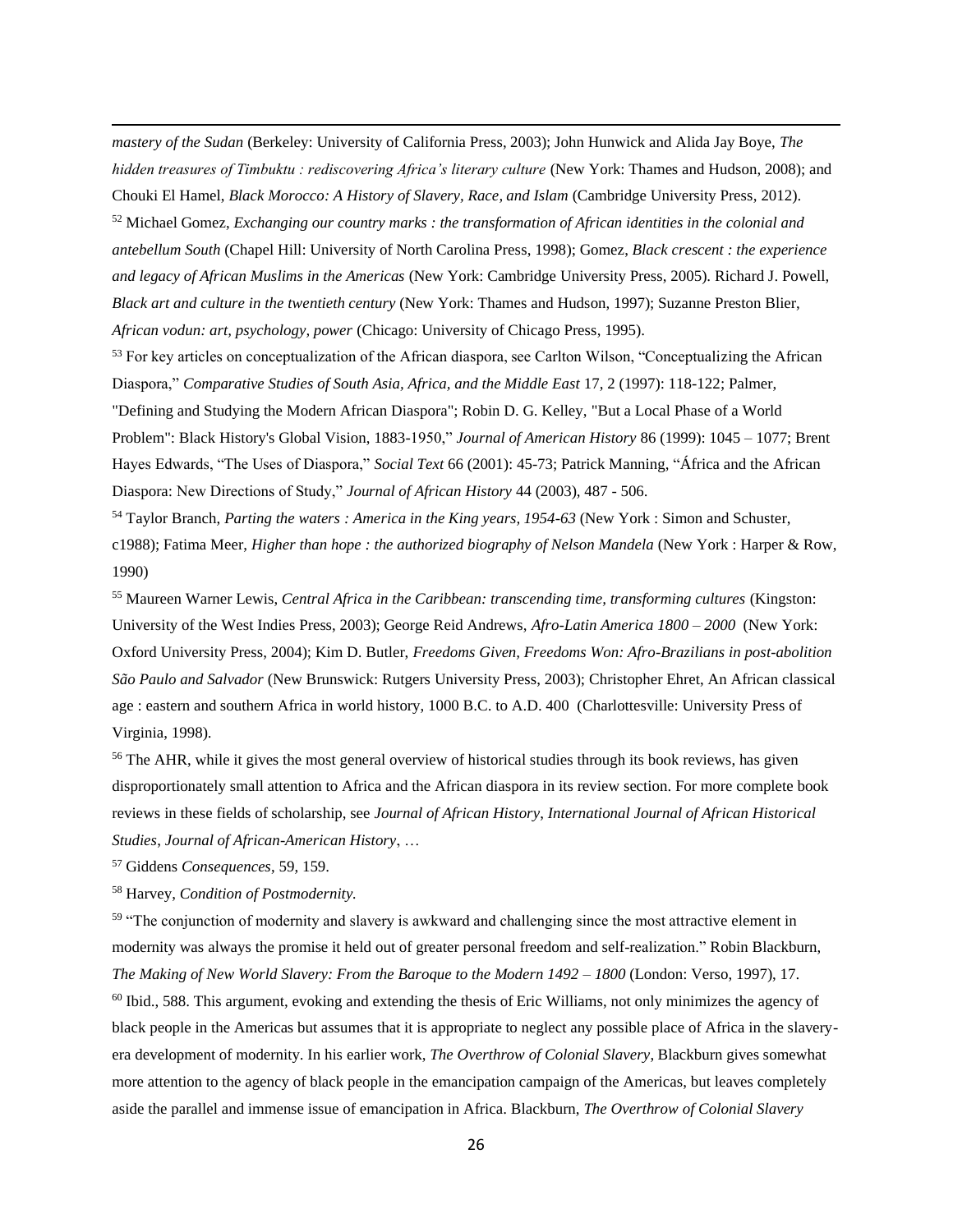(London: Verso, 1988); see also Eric Williams, *Capitalism and Slavery* (Chapel Hill: University of North Carolina Press, 1944).0

<sup>61</sup> Thomas Allsen, *Culture and Conquest in Mongol Eurasia* (Cambridge: Cambridge University Press, 2001); Janet Abu-Lughod, *Before European Hegemony: The World System A.D.1250 – 1350* (New York: Oxford University Press, 1989); Alfred Crosby, *The Columbian Exchange: Biological and Cultural Consequences of 1492* (Westport, CT: Greenwood Publishers, 1972). This argument can only be hinted here, and must be developed separately.  $62$  Peter Gran has been among the most insistent on the potential benefits of including social-history approaches at the global level. See his *Beyond Eurocentrism: A New View of Modern World History* (Syracuse: Syracuse University Press, 1996); and his *Rise of the Rich: A New View of Modern World History* (Syracuse: Syracuse University Press,

<sup>63</sup> Frantz Fanon, *Wretched of the Earth*; Charles Tilly, *Social Movements, 1768 – 2004* (Boulder: Paradigm Publishers, 2004); Antonio Gramsci, trans. Joseph Buttigieg, *Prison Notebooks* (New York: Columbia University Press, 1992); Paolo Freire, Pedagogy of the Oppressed (New York: Continuum, 2008 [first published 1970]): Edward Said,*Orientalism* (New York: Pantheon, 1978); E.P. Thompson, *The Making of the English Working Class*  (London: V. Gollancz, 1963); Simone de Beauvoir, *Le Deuxième sexe* (Paris: Gallimard, 1949); Nancy F. Cott, *The Grounding of Modern Feminism* (New Haven: Yale University Press, 1987); Stuart Schwartz, *All Can Be Saved: Religious Tolerance and Salvation in the Iberian Atlantic World* (New Haven: Yale University Press, 2008). Peter Linebaugh and Marcus Rediker produced what is arguably the most sustained, large-scale application of history from below in *The many-headed hydra: sailors, slaves, commoners, and the hidden history of the revolutionary Atlantic* (Boston: Beacon Press, 2000). For a further application, see Rediker, *The Amistad Rebellion: An Atlantic Odyssey of Slavery and Freedom* (New York: Viking, 2012).

<sup>64</sup> Mario Pereira, "West African Art in Renaissance Portugal," unpublished paper.

<sup>65</sup> George Brooks, *Eurafricans in western Africa : commerce, social status, gender, and religious observance from the sixteenth to the eighteenth century* (Athens, OH: Ohio University Press, 2003), 124 – 129, 206 – 221.

<sup>66</sup> The Siete Partidas, drawing on Roman and canon law, recognized slaves as persons who had suffered misfortune; its approach was reflected in slave law for Portugal, France, and the Dutch until plantation interests gained power in American colonies in the seventeenth century. Elsa Goveia, "The West Indian Slave Laws of the Eighteenth Century," *Revista de Ciencias Sociales* 4 (1960), 75 – 105.

<sup>67</sup> Ira Berlin, "From Creole to African: Atlantic Creoles and the Origins of African-American Society in Mainland North America" *William and Mary Quarterly* 53, Number 2 (April, 1996), 251-288. Also include Lauren Benton, *Law and Colonial Cultures: Legal Regimes in World History, 1400 – 1900* (Cambridge: Cambridge University Press, 2002).

<sup>68</sup> C. R. Boxer, *The Dutch Seaborne Empire 1600–1800* (London: Hutchinson, 1965).

<sup>69</sup> The latter consisted of seemingly spontaneous decisions by some seventeenth-century European farmers and artisans to extend their hours of work and expand their consumption. Ray A. Kea, *Settlements, trade, and polities in the seventeenth-century Gold Coast* (Baltimore: Johns Hopkins University Press, 1982); Jan de Vries, (1994). "The Industrial Revolution and the Industrious Revolution". *Journal of Economic History* 54: 249–270. Other writers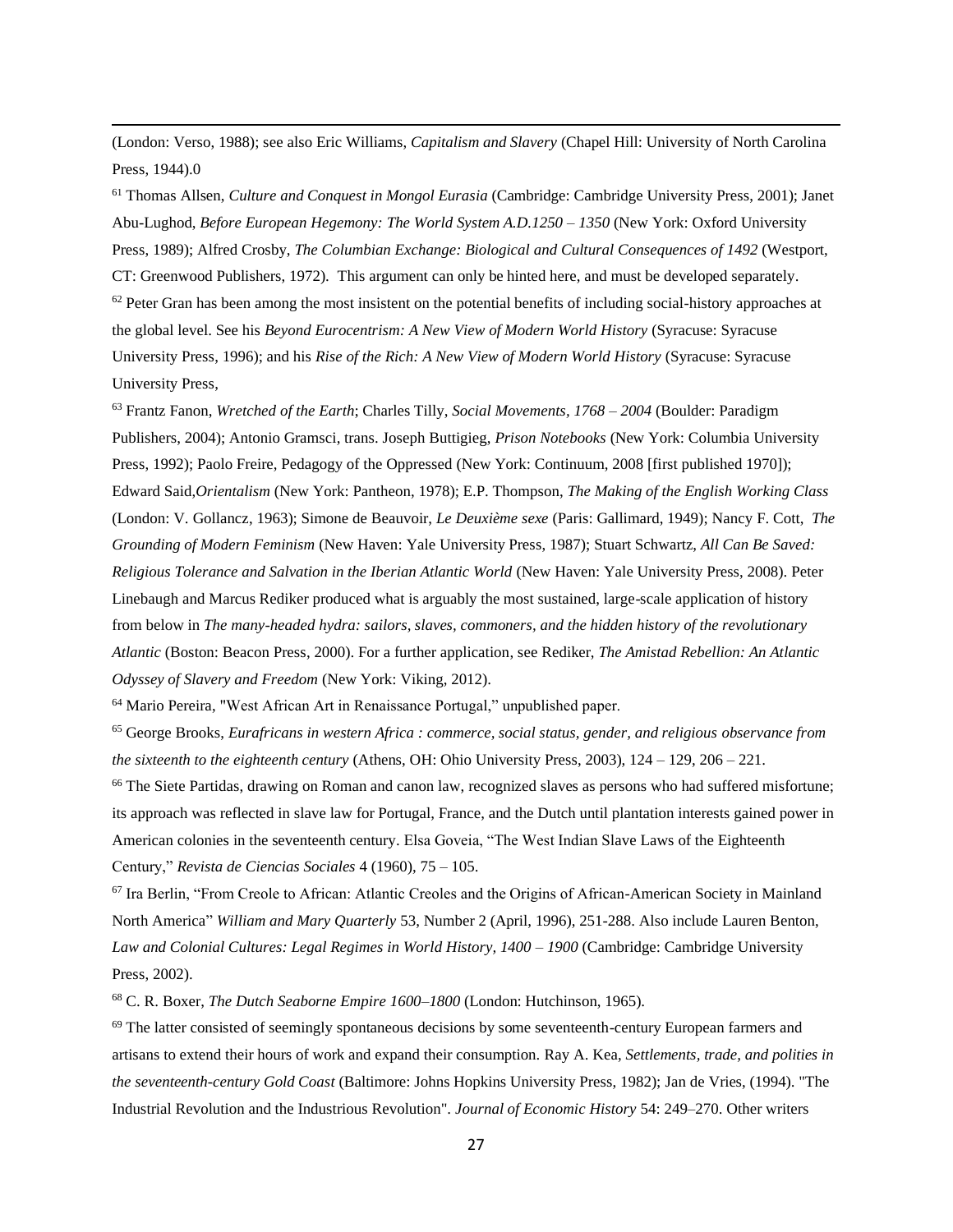have described the skills and output of artisans in Africa and the Americas: Colleen E. Kriger, *Pride of Men: Ironworking in 19th Century West Central Africa* (1999); Kriger, *Cloth in West African History* (2006). For a different conceptualization of "industrious revolution," see Bayly, *Birth of the Modern World,* 49 – 54. <sup>70</sup> On trade diasporas: Claude Meillassoux, *The development of indigenous trade and markets in West Africa* (London: Oxford University Press, 1971); Philip D. Curtin, *Cross-cultural Trade in World History* (Cambridge:

Cambridge University Press, 1984). On states: Barry, *Senegambia*; Jan Vansina, *Kingdoms of the Savanna*  (Madison: University of Wisconsin Press, 1966).

<sup>71</sup> On Palmares, see Décio Freitas, *Palmares: A Guerra dos Escravos*, 5th ed. (Rio de Janeiro: Graal, 1990); and Raymond K. Kent, "Palmares: An African State in Brazil," *Journal of African History* 6 (1965): 161 – 176. <sup>72</sup> Louis Sala-Molins, *Le Code noir, ou, Le calvaire de Canaan* (Paris: Presses Universitaires de France, 1987) ; Goveia, "West Indian Slave Laws."

<sup>73</sup> El Hamel, *Black Morocco*.

 $74$  In addition the Spanish state revised its law on slavery in 1680, sharply limiting the recognition of slave rights. Bernard Lewis, in a conflicting interpretation, chose to neglect this temporal shift and treat racial discrimination as a constant within Islamic society. Lewis, *Race and Slavery in the Middle East: An Historical Inquiry* (New York: Oxford University Press, 1990).

<sup>75</sup> Patrick Manning, *Slavery and African Life: Occidental, Oriental, and African Slave Trades* (Cambridge: Cambridge University Press, 1990).

<sup>76</sup> Stuart Schwartz, *All Can Be Saved: Religious Tolerance and Salvation in the Iberian Atlantic World* (New Haven: Yale University Press, 2008).

<sup>77</sup> The struggle between those who sought to benefit from enslavement and hierarchy and those who sought to maintain the autonomy of communities manifested itself in artistic representation. Increasingly, those associated with monarchy, war, and enslavement created realistic images of war and monarchy; the opposing communities, drawing on the same ancestral artistic traditions, emphasized abstract representations of basic forces such as fertility. Patrick Manning, "Primitive Art and Modern Times," *Radical History Review* No. 33 (1985), 165 – 181.

<sup>78</sup> The growth of slave labor within Africa can only have taken place if there was economic growth among some sectors, in parallel to the slavery-linked economic growth of Europe, North America, and Asia.

<sup>79</sup> George Reid Andrews, *Afro-Latin America 1800 – 2000* (New York: Oxford University Press, 2004), 54 – 62, 76 – 82; Ada Ferrer, *Insurgent Cuba : race, nation, and revolution, 1868-1898* (Chapel Hill: University of North Carolina Press, 1999). A half million enslaved persons gained emancipation in the 1790s, and roughly an equal number gained emancipation worldwide in each succeeding decade from the 1820s to the 1920s. The pace of emancipation worldwide came to exceed enslavement after about 1860, though the burst of enslavement in Africa and Asia did not yield to emancipation until the 1920s.

<sup>80</sup> A new wave of anti-Semitism fit the same calendar. Neil MacMaster, *Racism in Europe, 1870 – 2000* (New York: Palgrave, 2001).

<sup>81</sup> Manning, *The African Diaspora*, 209 – 272.